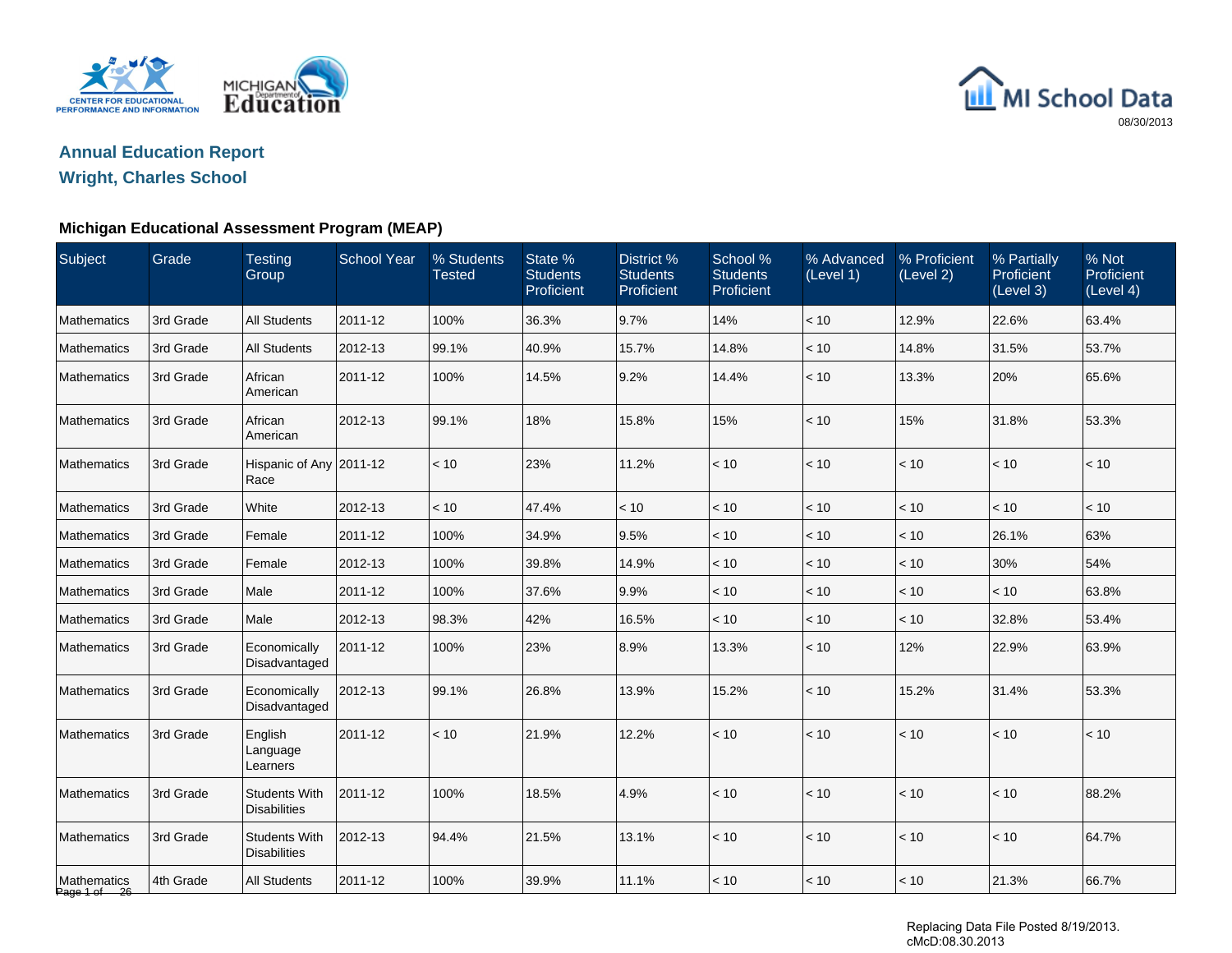

# MI School Data 08/30/2013

# **Annual Education Report**

### **Wright, Charles School**

#### **Michigan Educational Assessment Program (MEAP)**

| Subject                 | Grade     | <b>Testing</b><br>Group                     | <b>School Year</b> | % Students<br><b>Tested</b> | State %<br><b>Students</b><br>Proficient | District %<br><b>Students</b><br>Proficient | School %<br><b>Students</b><br>Proficient | % Advanced<br>(Level 1) | % Proficient<br>(Level 2) | % Partially<br>Proficient<br>(Level 3) | % Not<br>Proficient<br>(Level 4) |
|-------------------------|-----------|---------------------------------------------|--------------------|-----------------------------|------------------------------------------|---------------------------------------------|-------------------------------------------|-------------------------|---------------------------|----------------------------------------|----------------------------------|
| Mathematics             | 4th Grade | <b>All Students</b>                         | 2012-13            | 98.7%                       | 46.1%                                    | 18.8%                                       | 57.7%                                     | 19.2%                   | 38.5%                     | < 10                                   | 30.8%                            |
| Mathematics             | 4th Grade | African<br>American                         | 2011-12            | 100%                        | 15.9%                                    | 9.7%                                        | < 10                                      | $<10$                   | < 10                      | 21.6%                                  | 67.6%                            |
| Mathematics             | 4th Grade | African<br>American                         | 2012-13            | 98.7%                       | 20%                                      | 17.1%                                       | 55.4%                                     | 18.9%                   | 36.5%                     | < 10                                   | 32.4%                            |
| Mathematics             | 4th Grade | Hispanic of Any 2012-13<br>Race             |                    | < 10                        | 33.3%                                    | 25.8%                                       | < 10                                      | < 10                    | < 10                      | < 10                                   | < 10                             |
| Mathematics             | 4th Grade | White                                       | 2011-12            | < 10                        | 46.4%                                    | 16.3%                                       | < 10                                      | $<10$                   | $<10$                     | < 10                                   | < 10                             |
| Mathematics             | 4th Grade | Female                                      | 2011-12            | 100%                        | 38.5%                                    | 10.9%                                       | < 10                                      | < 10                    | < 10                      | < 10                                   | 63.2%                            |
| Mathematics             | 4th Grade | Female                                      | 2012-13            | 97.6%                       | 45.7%                                    | 18.4%                                       | 52.5%                                     | $<10$                   | 35%                       | < 10                                   | 27.5%                            |
| Mathematics             | 4th Grade | Male                                        | 2011-12            | 100%                        | 41.2%                                    | 11.3%                                       | < 10                                      | < 10                    | < 10                      | < 10                                   | 70.3%                            |
| Mathematics             | 4th Grade | Male                                        | 2012-13            | 100%                        | 46.4%                                    | 19.2%                                       | 63.2%                                     | $<10$                   | 42.1%                     | < 10                                   | 34.2%                            |
| Mathematics             | 4th Grade | Economically<br>Disadvantaged               | 2011-12            | 100%                        | 25.3%                                    | 10.3%                                       | < 10                                      | < 10                    | $<10$                     | 21.2%                                  | 68.2%                            |
| Mathematics             | 4th Grade | Economically<br>Disadvantaged               | 2012-13            | 98.7%                       | 31.1%                                    | 17.4%                                       | 60%                                       | 20%                     | 40%                       | < 10                                   | 28%                              |
| Mathematics             | 4th Grade | English<br>Language<br>Learners             | 2012-13            | $<10$                       | 24.4%                                    | 26.5%                                       | < 10                                      | $<10$                   | $<10$                     | $<10$                                  | $<10$                            |
| Mathematics             | 4th Grade | <b>Students With</b><br><b>Disabilities</b> | 2011-12            | 100%                        | 18.3%                                    | 7.1%                                        | < 10                                      | < 10                    | < 10                      | < 10                                   | 77.8%                            |
| Mathematics             | 4th Grade | <b>Students With</b><br><b>Disabilities</b> | 2012-13            | 91.7%                       | 23%                                      | 7%                                          | < 10                                      | < 10                    | < 10                      | < 10                                   | < 10                             |
| Reading                 | 3rd Grade | <b>All Students</b>                         | 2011-12            | 100%                        | 62.4%                                    | 32.7%                                       | 39.8%                                     | < 10                    | 37.6%                     | 40.9%                                  | 19.4%                            |
| Reading<br>Page 2 of 26 | 3rd Grade | <b>All Students</b>                         | 2012-13            | 100%                        | 66.5%                                    | 42.7%                                       | 72.2%                                     | < 10                    | 70.4%                     | 15.7%                                  | 12%                              |

Replacing Data File Posted 8/19/2013. cMcD:08.30.2013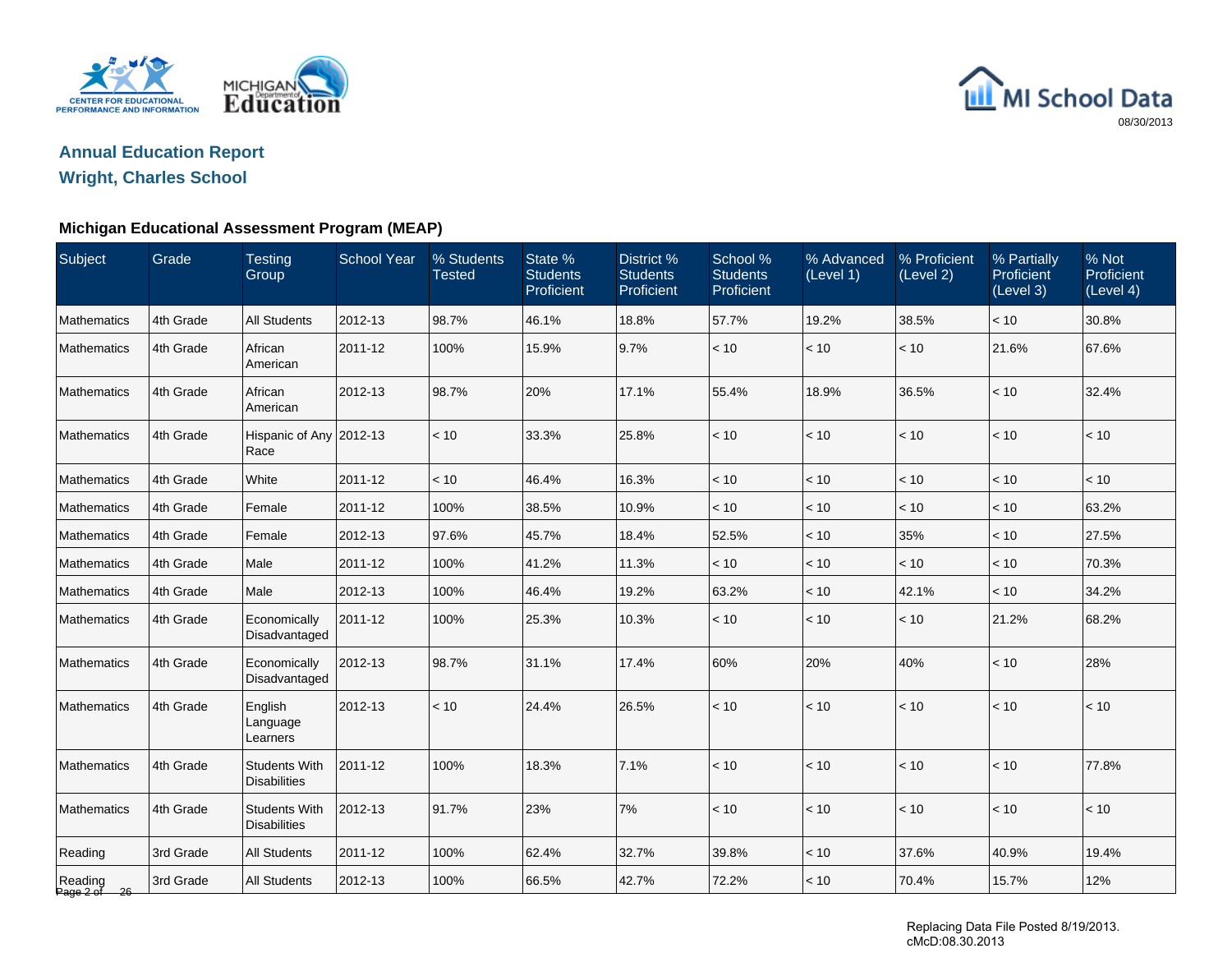



### **Wright, Charles School**

#### **Michigan Educational Assessment Program (MEAP)**

| Subject | Grade     | <b>Testing</b><br>Group                     | <b>School Year</b> | % Students<br><b>Tested</b> | State %<br><b>Students</b><br>Proficient | District %<br><b>Students</b><br>Proficient | School %<br><b>Students</b><br><b>Proficient</b> | % Advanced<br>(Level 1) | % Proficient<br>(Level 2) | % Partially<br>Proficient<br>(Level 3) | % Not<br>Proficient<br>(Level 4) |
|---------|-----------|---------------------------------------------|--------------------|-----------------------------|------------------------------------------|---------------------------------------------|--------------------------------------------------|-------------------------|---------------------------|----------------------------------------|----------------------------------|
| Reading | 3rd Grade | African<br>American                         | 2011-12            | 100%                        | 38.4%                                    | 33%                                         | 40%                                              | $<10$                   | 37.8%                     | 41.1%                                  | 18.9%                            |
| Reading | 3rd Grade | African<br>American                         | 2012-13            | 100%                        | 44.8%                                    | 43.2%                                       | 72%                                              | < 10                    | 70.1%                     | 15.9%                                  | 12.1%                            |
| Reading | 3rd Grade | Hispanic of Any 2011-12<br>Race             |                    | < 10                        | 47.6%                                    | 30.5%                                       | < 10                                             | < 10                    | < 10                      | < 10                                   | < 10                             |
| Reading | 3rd Grade | White                                       | 2012-13            | < 10                        | 73%                                      | 41%                                         | < 10                                             | $<10$                   | $<10$                     | $<10$                                  | < 10                             |
| Reading | 3rd Grade | Female                                      | 2011-12            | 100%                        | 65.9%                                    | 36.2%                                       | 37%                                              | < 10                    | 32.6%                     | 52.2%                                  | < 10                             |
| Reading | 3rd Grade | Female                                      | 2012-13            | 100%                        | 70.2%                                    | 45.7%                                       | 80%                                              | < 10                    | 80%                       | < 10                                   | < 10                             |
| Reading | 3rd Grade | Male                                        | 2011-12            | 100%                        | 59%                                      | 29.3%                                       | 42.6%                                            | $<10$                   | 42.6%                     | 29.8%                                  | 27.7%                            |
| Reading | 3rd Grade | Male                                        | 2012-13            | 100%                        | 63%                                      | 39.7%                                       | 65.5%                                            | < 10                    | 62.1%                     | 20.7%                                  | < 10                             |
| Reading | 3rd Grade | Economically<br>Disadvantaged               | 2011-12            | 100%                        | 49.5%                                    | 31.3%                                       | 38.6%                                            | < 10                    | 36.1%                     | 41%                                    | 20.5%                            |
| Reading | 3rd Grade | Economically<br>Disadvantaged               | 2012-13            | 100%                        | 53.8%                                    | 40.5%                                       | 73.3%                                            | $<10$                   | 71.4%                     | 16.2%                                  | 10.5%                            |
| Reading | 3rd Grade | English<br>Language<br>Learners             | 2011-12            | < 10                        | 34.7%                                    | 30%                                         | < 10                                             | < 10                    | < 10                      | < 10                                   | < 10                             |
| Reading | 3rd Grade | <b>Students With</b><br><b>Disabilities</b> | 2011-12            | 100%                        | 34.3%                                    | 18%                                         | < 10                                             | < 10                    | < 10                      | < 10                                   | < 10                             |
| Reading | 3rd Grade | <b>Students With</b><br><b>Disabilities</b> | 2012-13            | 100%                        | 37.9%                                    | 31.2%                                       | < 10                                             | < 10                    | < 10                      | < 10                                   | < 10                             |
| Reading | 4th Grade | <b>All Students</b>                         | 2011-12            | 100%                        | 67.7%                                    | 37.7%                                       | 57.5%                                            | < 10                    | 54.8%                     | 24.7%                                  | 17.8%                            |
| Reading | 4th Grade | <b>All Students</b>                         | 2012-13            | 98.7%                       | 68.1%                                    | 40.7%                                       | 79.5%                                            | < 10                    | 78.2%                     | 15.4%                                  | < 10                             |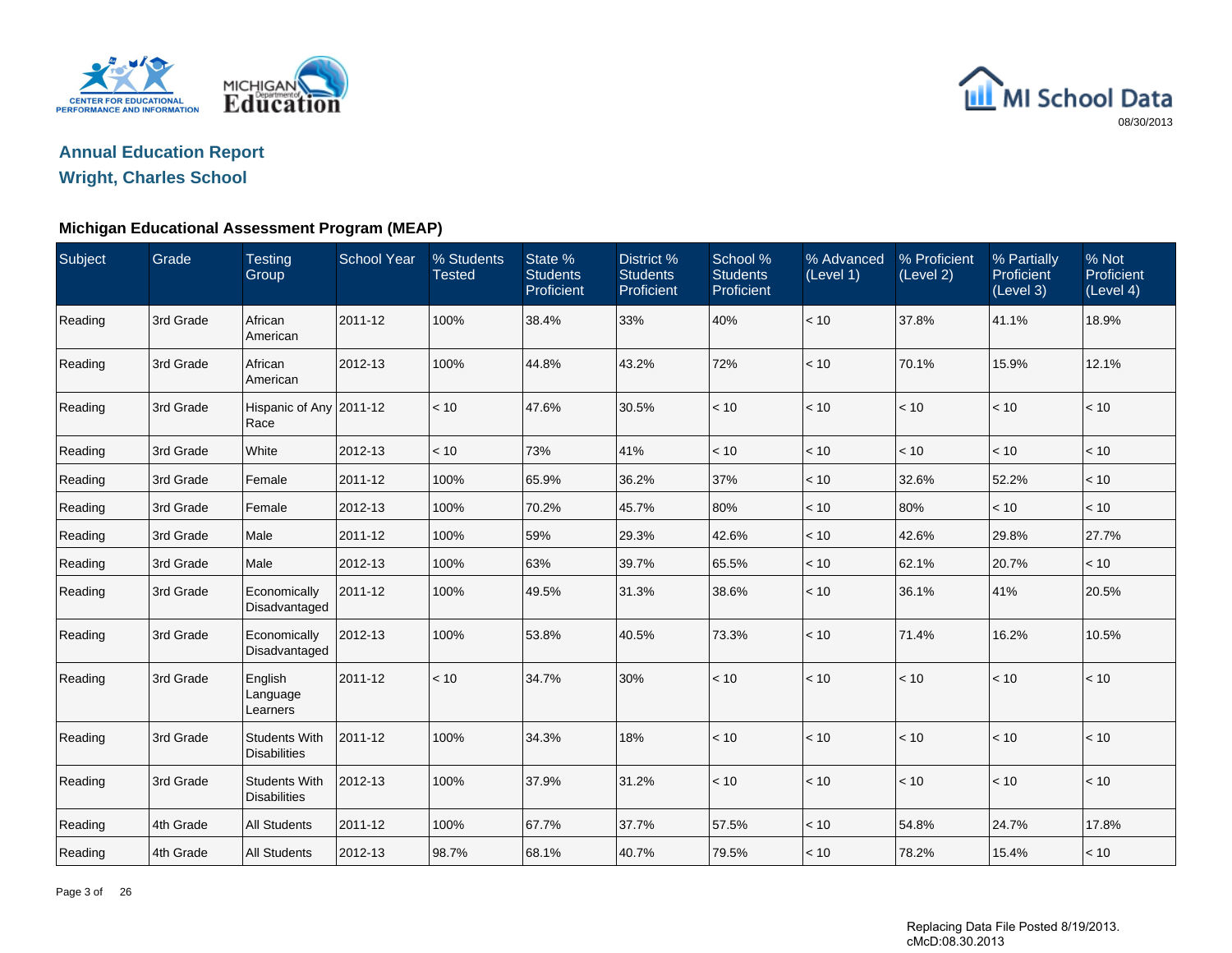



### **Wright, Charles School**

#### **Michigan Educational Assessment Program (MEAP)**

| Subject | Grade     | <b>Testing</b><br>Group                     | <b>School Year</b> | % Students<br>Tested | State %<br><b>Students</b><br>Proficient | District %<br><b>Students</b><br>Proficient | School %<br><b>Students</b><br><b>Proficient</b> | % Advanced<br>(Level 1) | % Proficient<br>(Level 2) | % Partially<br>Proficient<br>(Level 3) | % Not<br>Proficient<br>(Level 4) |
|---------|-----------|---------------------------------------------|--------------------|----------------------|------------------------------------------|---------------------------------------------|--------------------------------------------------|-------------------------|---------------------------|----------------------------------------|----------------------------------|
| Reading | 4th Grade | African<br>American                         | 2011-12            | 100%                 | 45.1%                                    | 36.8%                                       | 56.9%                                            | < 10                    | 54.2%                     | 25%                                    | 18.1%                            |
| Reading | 4th Grade | African<br>American                         | 2012-13            | 98.7%                | 43%                                      | 39.6%                                       | 78.4%                                            | < 10                    | 77%                       | 16.2%                                  | < 10                             |
| Reading | 4th Grade | Hispanic of Any 2012-13<br>Race             |                    | < 10                 | 57.5%                                    | 46.2%                                       | < 10                                             | < 10                    | < 10                      | < 10                                   | < 10                             |
| Reading | 4th Grade | White                                       | 2011-12            | < 10                 | 74.4%                                    | 41.7%                                       | < 10                                             | < 10                    | < 10                      | < 10                                   | < 10                             |
| Reading | 4th Grade | Female                                      | 2011-12            | 100%                 | 71.7%                                    | 44.1%                                       | 67.6%                                            | < 10                    | 62.2%                     | < 10                                   | < 10                             |
| Reading | 4th Grade | Female                                      | 2012-13            | 97.6%                | 71.1%                                    | 43.7%                                       | 82.9%                                            | < 10                    | 80.5%                     | < 10                                   | < 10                             |
| Reading | 4th Grade | Male                                        | 2011-12            | 100%                 | 63.7%                                    | 31.1%                                       | 47.2%                                            | < 10                    | 47.2%                     | 33.3%                                  | < 10                             |
| Reading | 4th Grade | Male                                        | 2012-13            | 100%                 | 65.1%                                    | 37.7%                                       | 75.7%                                            | < 10                    | 75.7%                     | < 10                                   | < 10                             |
| Reading | 4th Grade | Economically<br>Disadvantaged               | 2011-12            | 100%                 | 55%                                      | 36.2%                                       | 57.8%                                            | < 10                    | 54.7%                     | 23.4%                                  | 18.8%                            |
| Reading | 4th Grade | Economically<br>Disadvantaged               | 2012-13            | 98.7%                | 55.1%                                    | 38.7%                                       | 80%                                              | < 10                    | 78.7%                     | 14.7%                                  | < 10                             |
| Reading | 4th Grade | English<br>Language<br>Learners             | 2012-13            | < 10                 | 39.1%                                    | 46.4%                                       | < 10                                             | < 10                    | < 10                      | < 10                                   | < 10                             |
| Reading | 4th Grade | <b>Students With</b><br><b>Disabilities</b> | 2011-12            | 100%                 | 35%                                      | 16.6%                                       | < 10                                             | < 10                    | < 10                      | < 10                                   | < 10                             |
| Reading | 4th Grade | <b>Students With</b><br><b>Disabilities</b> | 2012-13            | 91.7%                | 38.3%                                    | 22.1%                                       | < 10                                             | < 10                    | $\leq 10$                 | < 10                                   | < 10                             |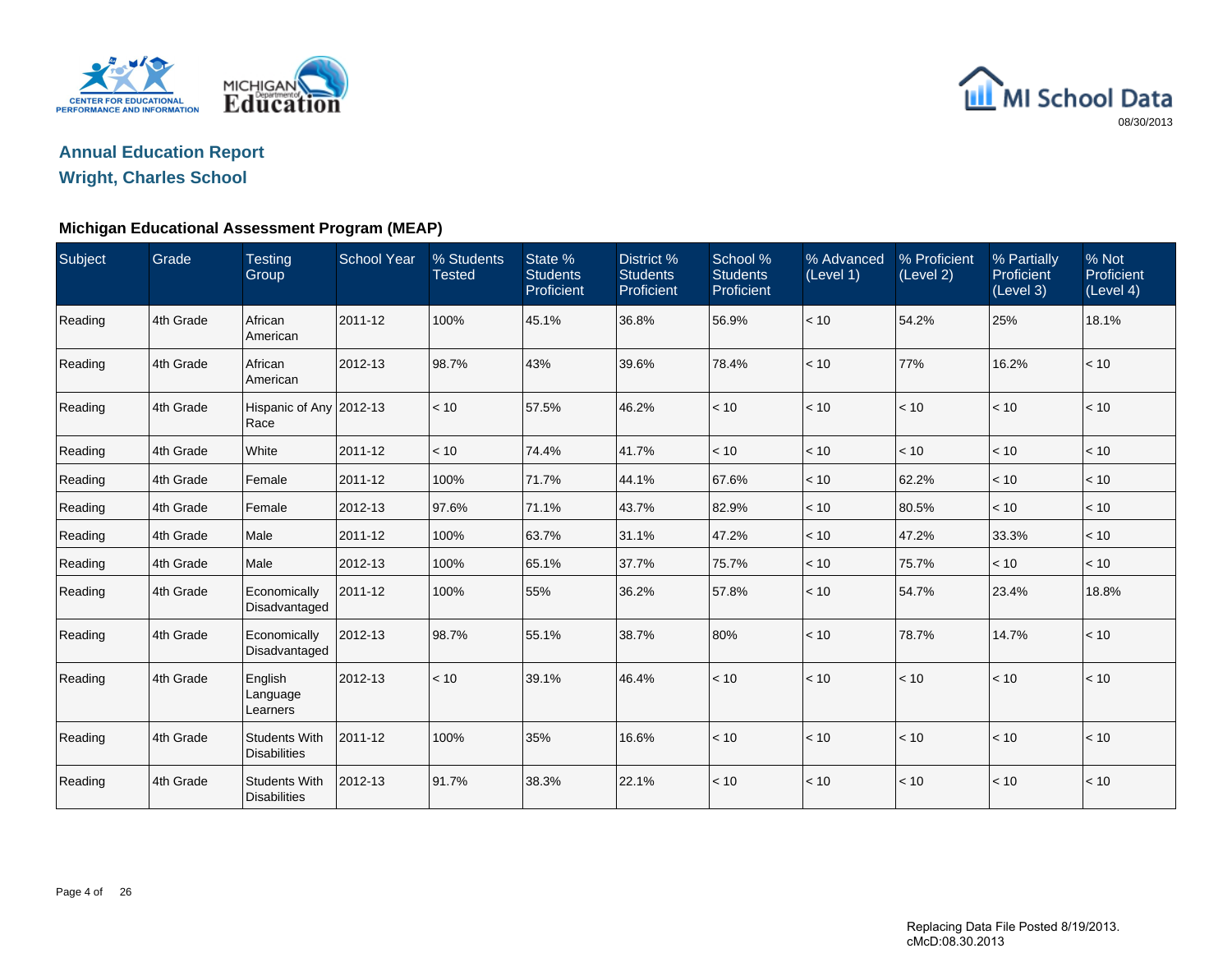



**Wright, Charles School**

#### **Michigan Merit Examination (MME)**

| Subject            | Grade | <b>Testing</b><br>Group | <b>School Year</b> | % Students<br>Гested | State %<br><b>Students</b><br>Proficient | District %<br>Students<br><b>Proficient</b> | School %<br><b>Students</b><br>Proficient | % Advanced % Proficient<br>(Level 1) | (Level 2) | <b>1% Partially</b><br><b>Proficient</b><br>(Level 3) | % Not<br>Proficient<br>(Level 4) |
|--------------------|-------|-------------------------|--------------------|----------------------|------------------------------------------|---------------------------------------------|-------------------------------------------|--------------------------------------|-----------|-------------------------------------------------------|----------------------------------|
| No Data to Display |       |                         |                    |                      |                                          |                                             |                                           |                                      |           |                                                       |                                  |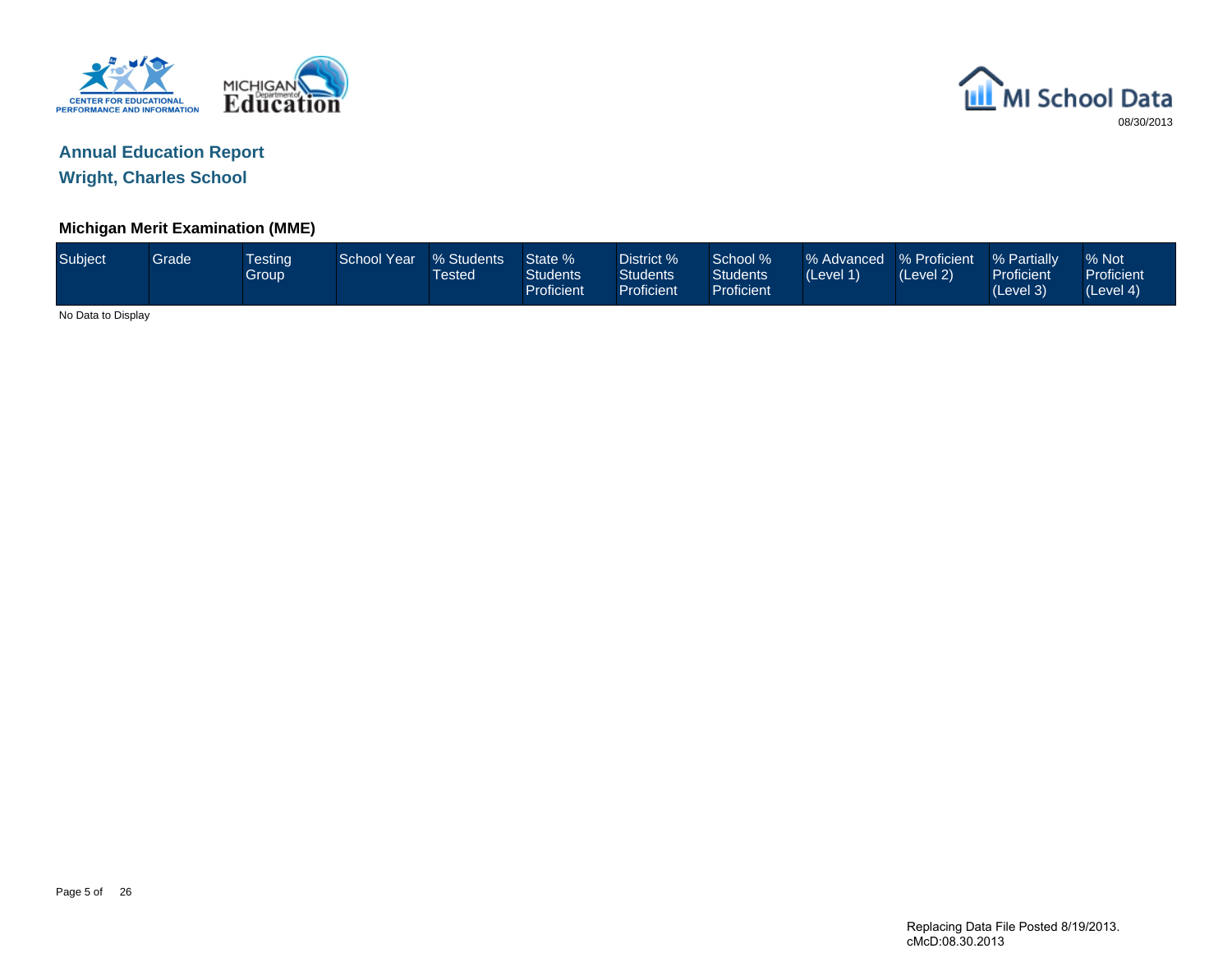



### **Wright, Charles School**

#### **Michigan Educational Assessment Program Access (MEAP - Access)**

| Subject            | Grade      | <b>Testing Group</b>          | <b>School Year</b> | % Students<br><b>Tested</b> | State %<br><b>Students</b><br>Proficient | District %<br><b>Students</b><br>Proficient | School %<br><b>Students</b><br>Proficient | % Exceeded | % Met | % Progressing |
|--------------------|------------|-------------------------------|--------------------|-----------------------------|------------------------------------------|---------------------------------------------|-------------------------------------------|------------|-------|---------------|
| <b>Mathematics</b> | 3rd Grade  | <b>All Students</b>           | 2012-13            | $\vert$ < 10                | 63.7%                                    | 62.4%                                       | < 10                                      | < 10       | < 10  | $ $ < 10 $ $  |
| <b>Mathematics</b> | 3rd Grade  | African American 2012-13      |                    | $\vert$ < 10                | 56.5%                                    | 69.8%                                       | < 10                                      | < 10       | < 10  | < 10          |
| <b>Mathematics</b> | 13rd Grade | <b>Female</b>                 | 2012-13            | $\vert$ < 10                | 58.4%                                    | 52.5%                                       | < 10                                      | < 10       | < 10  | $ $ < 10      |
| Mathematics        | 3rd Grade  | Economically<br>Disadvantaged | 2012-13            | $ $ < 10                    | 62.4%                                    | 66%                                         | < 10                                      | < 10       | < 10  | < 10          |
| Reading            | 3rd Grade  | <b>All Students</b>           | 2012-13            | $ $ < 10                    | 39.3%                                    | 41.4%                                       | < 10                                      | < 10       | < 10  | $ $ < 10      |
| Reading            | 3rd Grade  | African American 2012-13      |                    | $\vert$ < 10                | 34.2%                                    | 44.4%                                       | < 10                                      | < 10       | < 10  | $ $ < 10      |
| Reading            | 3rd Grade  | <b>Female</b>                 | 2012-13            | $ $ < 10                    | 41.5%                                    | 38.1%                                       | < 10                                      | < 10       | < 10  | $ $ < 10      |
| Reading            | 3rd Grade  | Economically<br>Disadvantaged | 2012-13            | $ $ < 10                    | 34.6%                                    | 43.1%                                       | < 10                                      | < 10       | < 10  | < 10          |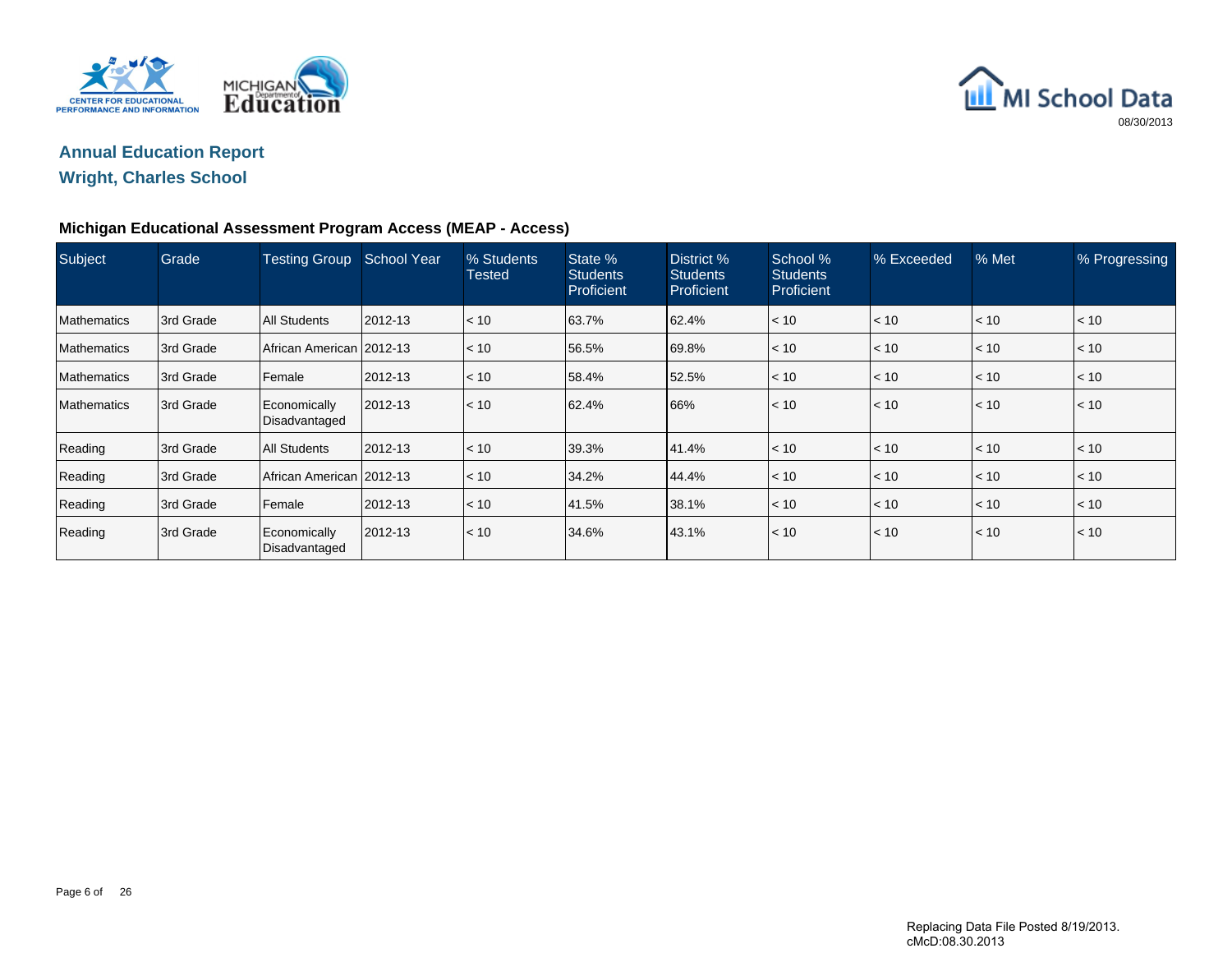



**Wright, Charles School**

#### **MI-Access Functional Independence**

| Subject            | Grade     | Testing Group School Year     |         | % Students<br><b>Tested</b> | State %<br><b>Students</b><br>Proficient | District %<br><b>Students</b><br>Proficient | School %<br><b>Students</b><br>Proficient | % Surpassed<br>(Level 1) | % Attained<br>(Level 2) | % Emerging<br>(Level 3) |
|--------------------|-----------|-------------------------------|---------|-----------------------------|------------------------------------------|---------------------------------------------|-------------------------------------------|--------------------------|-------------------------|-------------------------|
| <b>Mathematics</b> | 3rd Grade | <b>All Students</b>           | 2011-12 | < 10                        | 72%                                      | 1082.2%                                     | < 10                                      | < 10                     | < 10                    | < 10                    |
| <b>Mathematics</b> | 3rd Grade | <b>All Students</b>           | 2012-13 | < 10                        | 77.5%                                    | 1540.3%                                     | < 10                                      | < 10                     | < 10                    | < 10                    |
| Reading            | 3rd Grade | <b>All Students</b>           | 2011-12 | < 10                        | 75.5%                                    | 1211.7%                                     | < 10                                      | < 10                     | < 10                    | $<10$                   |
| Reading            | 3rd Grade | <b>All Students</b>           | 2012-13 | < 10                        | 81.7%                                    | 1766.2%                                     | < 10                                      | < 10                     | < 10                    | < 10                    |
| <b>Mathematics</b> | 3rd Grade | African American 2011-12      |         | < 10                        | 64.4%                                    | 277.1%                                      | < 10                                      | < 10                     | < 10                    | < 10                    |
| <b>Mathematics</b> | 3rd Grade | African American 2012-13      |         | < 10                        | 68.8%                                    | 410.3%                                      | < 10                                      | < 10                     | < 10                    | $<10$                   |
| Reading            | 3rd Grade | African American   2011-12    |         | < 10                        | 65.5%                                    | 281.6%                                      | < 10                                      | < 10                     | < 10                    | < 10                    |
| Reading            | 3rd Grade | African American 2012-13      |         | < 10                        | 73.2%                                    | 449.2%                                      | < 10                                      | < 10                     | < 10                    | < 10                    |
| <b>Mathematics</b> | 3rd Grade | Female                        | 2011-12 | < 10                        | 69.9%                                    | 1058.1%                                     | < 10                                      | < 10                     | < 10                    | $<10$                   |
| Reading            | 3rd Grade | Female                        | 2011-12 | < 10                        | 78.4%                                    | 1175.8%                                     | < 10                                      | < 10                     | < 10                    | < 10                    |
| <b>Mathematics</b> | 3rd Grade | Male                          | 2011-12 | < 10                        | 73.1%                                    | 1094.9%                                     | < 10                                      | < 10                     | < 10                    | < 10                    |
| <b>Mathematics</b> | 3rd Grade | Male                          | 2012-13 | < 10                        | 77.8%                                    | 1518.2%                                     | < 10                                      | < 10                     | < 10                    | < 10                    |
| Reading            | 3rd Grade | Male                          | 2011-12 | < 10                        | 74.1%                                    | 1231.1%                                     | < 10                                      | < 10                     | < 10                    | < 10                    |
| Reading            | 3rd Grade | Male                          | 2012-13 | < 10                        | 81.7%                                    | 1795.5%                                     | < 10                                      | < 10                     | < 10                    | < 10                    |
| <b>Mathematics</b> | 3rd Grade | Economically<br>Disadvantaged | 2011-12 | < 10                        | 72.1%                                    | 870.2%                                      | < 10                                      | < 10                     | < 10                    | < 10                    |
| <b>Mathematics</b> | 3rd Grade | Economically<br>Disadvantaged | 2012-13 | < 10                        | 78.5%                                    | 1370.2%                                     | < 10                                      | < 10                     | < 10                    | < 10                    |
| Reading            | 3rd Grade | Economically<br>Disadvantaged | 2011-12 | < 10                        | 74.1%                                    | 958.6%                                      | < 10                                      | < 10                     | < 10                    | < 10                    |
| Reading            | 3rd Grade | Economically<br>Disadvantaged | 2012-13 | < 10                        | 81.2%                                    | 1539.7%                                     | < 10                                      | < 10                     | < 10                    | $<10$                   |

Page 7 of 26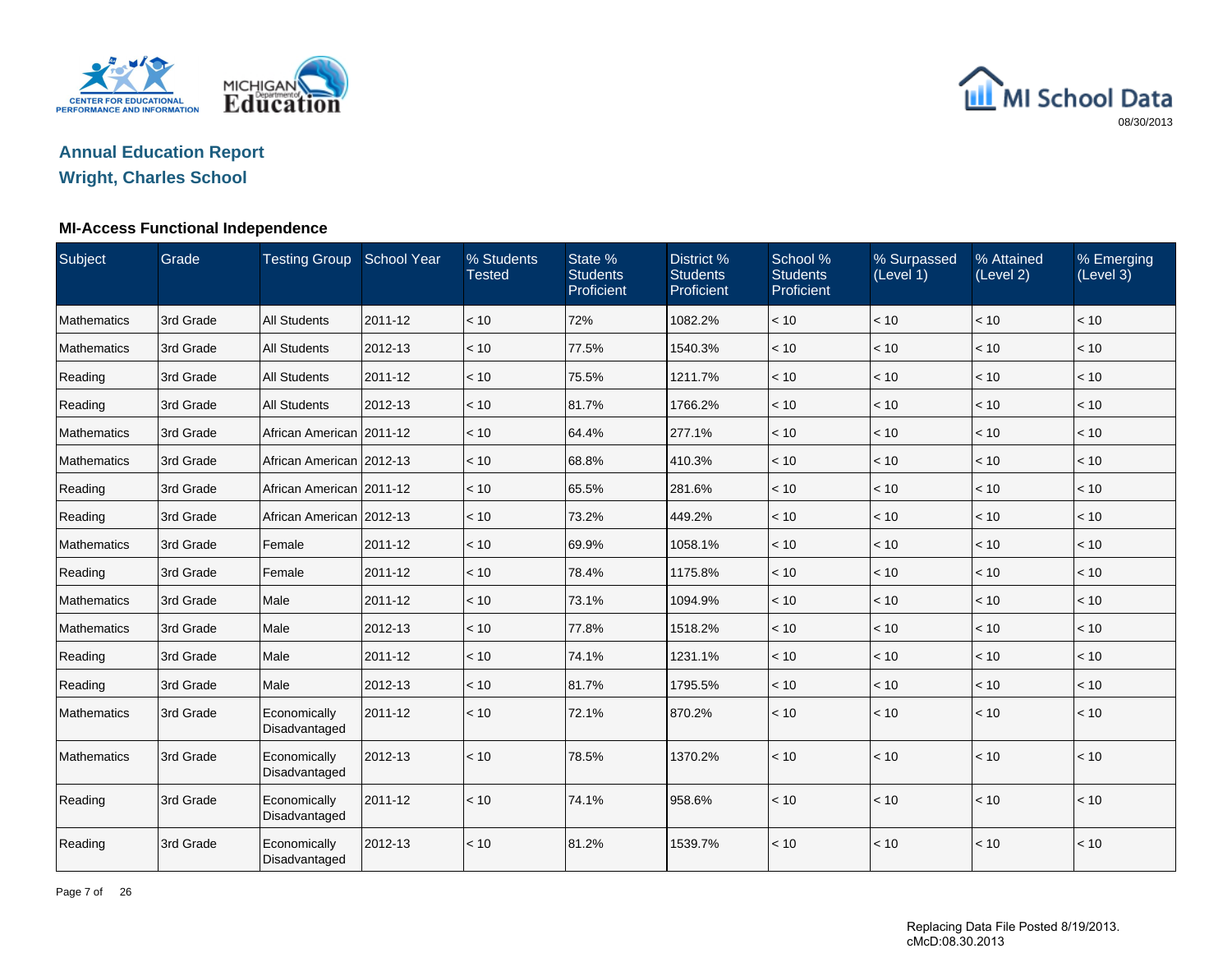



**Wright, Charles School**

#### **MI-Access Functional Independence**

| Subject            | Grade     | Testing Group School Year     |         | % Students<br><b>Tested</b> | State %<br><b>Students</b><br>Proficient | District %<br><b>Students</b><br>Proficient | School %<br><b>Students</b><br>Proficient | % Surpassed<br>(Level 1) | % Attained<br>(Level 2) | % Emerging<br>(Level 3) |
|--------------------|-----------|-------------------------------|---------|-----------------------------|------------------------------------------|---------------------------------------------|-------------------------------------------|--------------------------|-------------------------|-------------------------|
| <b>Mathematics</b> | 4th Grade | <b>All Students</b>           | 2011-12 | < 10                        | 81.9%                                    | 1443.2%                                     | < 10                                      | < 10                     | < 10                    | < 10                    |
| <b>Mathematics</b> | 4th Grade | <b>All Students</b>           | 2012-13 | < 10                        | 79.4%                                    | 1509.5%                                     | < 10                                      | < 10                     | < 10                    | < 10                    |
| Reading            | 4th Grade | <b>All Students</b>           | 2011-12 | < 10                        | 72.5%                                    | 1437.5%                                     | < 10                                      | < 10                     | < 10                    | < 10                    |
| Reading            | 4th Grade | <b>All Students</b>           | 2012-13 | < 10                        | 75.1%                                    | 1538.7%                                     | < 10                                      | < 10                     | < 10                    | < 10                    |
| <b>Mathematics</b> | 4th Grade | African American 2011-12      |         | < 10                        | 77.5%                                    | 385.7%                                      | < 10                                      | < 10                     | < 10                    | < 10                    |
| <b>Mathematics</b> | 4th Grade | African American 2012-13      |         | < 10                        | 76.4%                                    | 430%                                        | < 10                                      | < 10                     | $<10$                   | $<10$                   |
| Reading            | 4th Grade | African American 2011-12      |         | < 10                        | 63.8%                                    | 335.7%                                      | < 10                                      | < 10                     | < 10                    | < 10                    |
| Reading            | 4th Grade | African American 2012-13      |         | < 10                        | 75.6%                                    | 436.6%                                      | < 10                                      | < 10                     | < 10                    | < 10                    |
| <b>Mathematics</b> | 4th Grade | Female                        | 2012-13 | < 10                        | 75.3%                                    | 1263.3%                                     | < 10                                      | < 10                     | < 10                    | < 10                    |
| Reading            | 4th Grade | Female                        | 2012-13 | < 10                        | 74%                                      | 1229%                                       | < 10                                      | < 10                     | < 10                    | < 10                    |
| <b>Mathematics</b> | 4th Grade | Male                          | 2011-12 | < 10                        | 82%                                      | 1341%                                       | < 10                                      | < 10                     | < 10                    | < 10                    |
| <b>Mathematics</b> | 4th Grade | Male                          | 2012-13 | < 10                        | 81.6%                                    | 1677.3%                                     | < 10                                      | < 10                     | < 10                    | < 10                    |
| Reading            | 4th Grade | Male                          | 2011-12 | < 10                        | 72.2%                                    | 1350%                                       | < 10                                      | < 10                     | < 10                    | < 10                    |
| Reading            | 4th Grade | Male                          | 2012-13 | < 10                        | 75.6%                                    | 1756.8%                                     | < 10                                      | < 10                     | < 10                    | < 10                    |
| <b>Mathematics</b> | 4th Grade | Economically<br>Disadvantaged | 2011-12 | < 10                        | 83.5%                                    | 1331.1%                                     | < 10                                      | < 10                     | < 10                    | < 10                    |
| <b>Mathematics</b> | 4th Grade | Economically<br>Disadvantaged | 2012-13 | < 10                        | 79.7%                                    | 1220.6%                                     | < 10                                      | < 10                     | < 10                    | < 10                    |
| Reading            | 4th Grade | Economically<br>Disadvantaged | 2011-12 | < 10                        | 72.4%                                    | 1277%                                       | < 10                                      | < 10                     | < 10                    | < 10                    |
| Reading            | 4th Grade | Economically<br>Disadvantaged | 2012-13 | < 10                        | 74.8%                                    | 1233.3%                                     | < 10                                      | < 10                     | < 10                    | < 10                    |

Page 8 of 26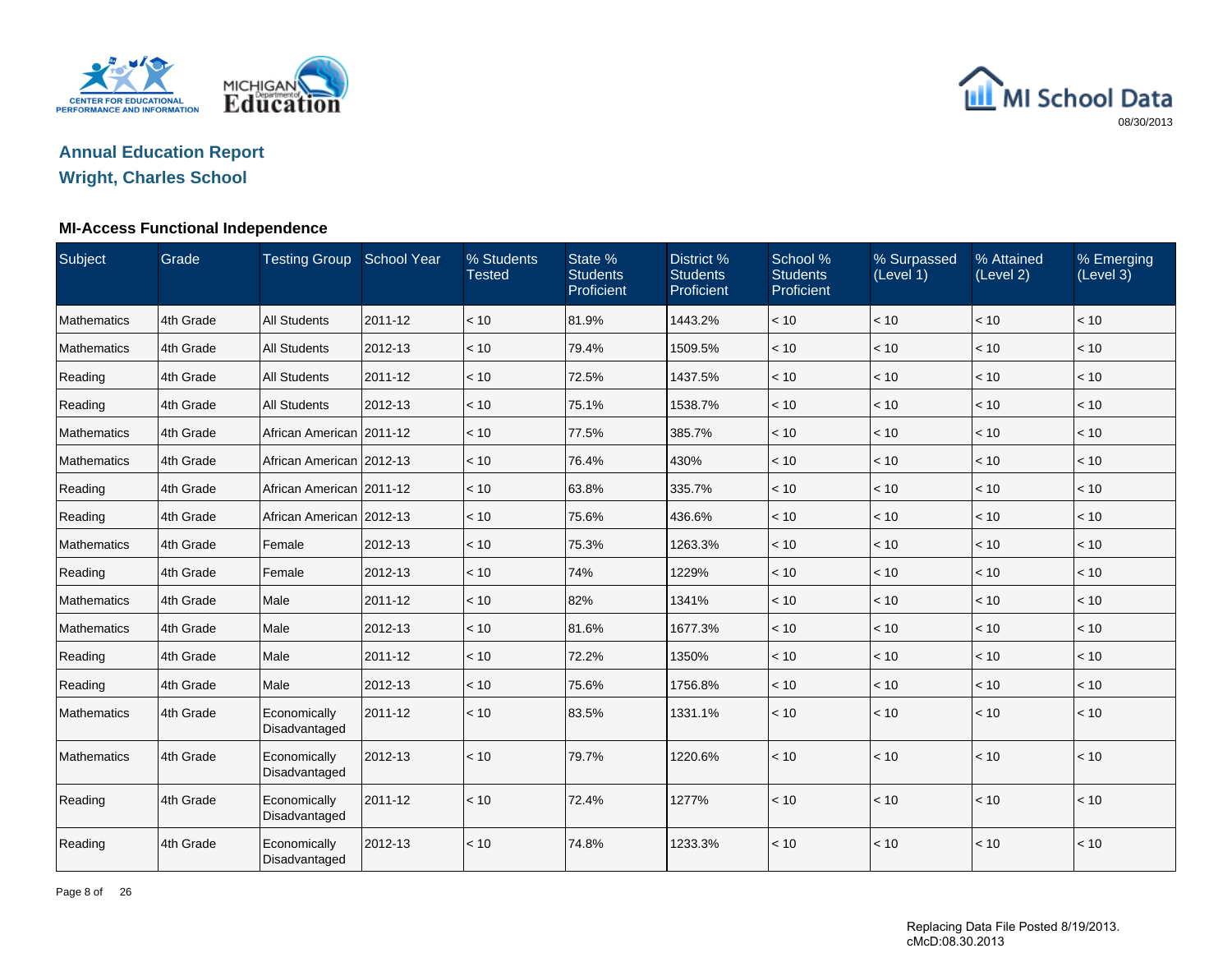



**Wright, Charles School**

#### **MI-Access Supported Independence**

| Subject            | Grade     | Testing Group School Year     |         | % Students<br><b>Tested</b> | State %<br><b>Students</b><br>Proficient | District %<br><b>Students</b><br>Proficient | School %<br><b>Students</b><br>Proficient | % Surpassed<br>(Level 1) | % Attained<br>(Level 2) | % Emerging<br>(Level 3) |
|--------------------|-----------|-------------------------------|---------|-----------------------------|------------------------------------------|---------------------------------------------|-------------------------------------------|--------------------------|-------------------------|-------------------------|
| <b>Mathematics</b> | 3rd Grade | <b>All Students</b>           | 2011-12 | < 10                        | 88.7%                                    | 967.4%                                      | < 10                                      | < 10                     | < 10                    | < 10                    |
| <b>Mathematics</b> | 3rd Grade | <b>All Students</b>           | 2012-13 | < 10                        | 90.3%                                    | 1244.4%                                     | < 10                                      | < 10                     | < 10                    | < 10                    |
| <b>ELA</b>         | 3rd Grade | <b>All Students</b>           | 2011-12 | < 10                        | 87.2%                                    | 951.2%                                      | < 10                                      | < 10                     | < 10                    | < 10                    |
| <b>ELA</b>         | 3rd Grade | <b>All Students</b>           | 2012-13 | < 10                        | 87.8%                                    | 1181.1%                                     | < 10                                      | < 10                     | < 10                    | < 10                    |
| <b>Mathematics</b> | 3rd Grade | African American 2011-12      |         | < 10                        | 89.9%                                    | 289.2%                                      | < 10                                      | < 10                     | < 10                    | < 10                    |
| <b>Mathematics</b> | 3rd Grade | African American 2012-13      |         | < 10                        | 88.7%                                    | 323.5%                                      | < 10                                      | < 10                     | < 10                    | < 10                    |
| <b>ELA</b>         | 3rd Grade | African American   2011-12    |         | < 10                        | 89.9%                                    | 289.2%                                      | < 10                                      | < 10                     | < 10                    | < 10                    |
| <b>ELA</b>         | 3rd Grade | African American 2012-13      |         | < 10                        | 85.6%                                    | 314.7%                                      | < 10                                      | < 10                     | < 10                    | < 10                    |
| <b>Mathematics</b> | 3rd Grade | Male                          | 2011-12 | < 10                        | 91%                                      | 945.2%                                      | < 10                                      | < 10                     | < 10                    | < 10                    |
| <b>Mathematics</b> | 3rd Grade | Male                          | 2012-13 | < 10                        | 91.4%                                    | 1142.3%                                     | < 10                                      | < 10                     | < 10                    | < 10                    |
| <b>ELA</b>         | 3rd Grade | Male                          | 2011-12 | < 10                        | 88.5%                                    | 916.1%                                      | < 10                                      | < 10                     | < 10                    | < 10                    |
| <b>ELA</b>         | 3rd Grade | Male                          | 2012-13 | < 10                        | 87.5%                                    | 1059.3%                                     | < 10                                      | < 10                     | < 10                    | < 10                    |
| <b>Mathematics</b> | 3rd Grade | Economically<br>Disadvantaged | 2011-12 | < 10                        | 91.8%                                    | 650%                                        | < 10                                      | < 10                     | < 10                    | < 10                    |
| Mathematics        | 3rd Grade | Economically<br>Disadvantaged | 2012-13 | < 10                        | 89.8%                                    | 800%                                        | < 10                                      | < 10                     | < 10                    | < 10                    |
| <b>ELA</b>         | 3rd Grade | Economically<br>Disadvantaged | 2011-12 | < 10                        | 93%                                      | 660.5%                                      | < 10                                      | < 10                     | $<10$                   | $<10$                   |
| <b>ELA</b>         | 3rd Grade | Economically<br>Disadvantaged | 2012-13 | < 10                        | 88.8%                                    | 790.6%                                      | < 10                                      | < 10                     | < 10                    | < 10                    |
| <b>Mathematics</b> | 4th Grade | <b>All Students</b>           | 2011-12 | < 10                        | 84%                                      | 792.2%                                      | < 10                                      | < 10                     | < 10                    | < 10                    |
| Mathematics        | 4th Grade | <b>All Students</b>           | 2012-13 | < 10                        | 89.1%                                    | 1148.6%                                     | < 10                                      | < 10                     | < 10                    | < 10                    |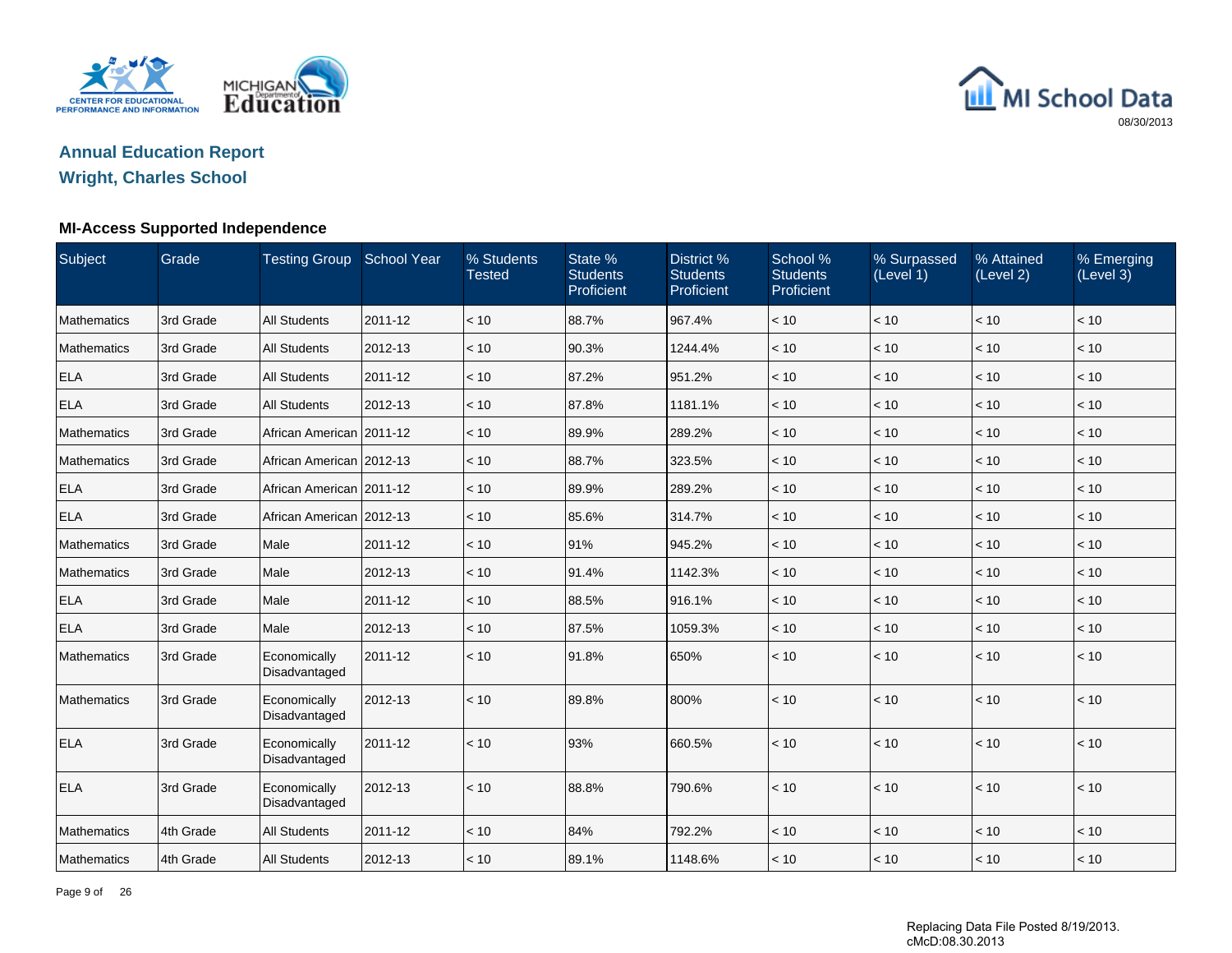

# MI School Data 08/30/2013

# **Annual Education Report**

### **Wright, Charles School**

#### **MI-Access Supported Independence**

| Subject            | Grade     | Testing Group School Year     |         | % Students<br><b>Tested</b> | State %<br><b>Students</b><br>Proficient | District %<br><b>Students</b><br>Proficient | School %<br><b>Students</b><br>Proficient | % Surpassed<br>(Level 1) | % Attained<br>(Level 2) | % Emerging<br>(Level 3) |
|--------------------|-----------|-------------------------------|---------|-----------------------------|------------------------------------------|---------------------------------------------|-------------------------------------------|--------------------------|-------------------------|-------------------------|
| <b>ELA</b>         | 4th Grade | <b>All Students</b>           | 2011-12 | < 10                        | 77.7%                                    | 737.3%                                      | < 10                                      | < 10                     | < 10                    | $\vert$ < 10            |
| <b>ELA</b>         | 4th Grade | <b>All Students</b>           | 2012-13 | < 10                        | 82.5%                                    | 1070.3%                                     | < 10                                      | < 10                     | < 10                    | $\vert$ < 10            |
| <b>Mathematics</b> | 4th Grade | African American 2011-12      |         | < 10                        | 85%                                      | 216%                                        | < 10                                      | < 10                     | < 10                    | $\vert$ < 10            |
| <b>Mathematics</b> | 4th Grade | African American 2012-13      |         | < 10                        | 89.8%                                    | 311.8%                                      | < 10                                      | < 10                     | < 10                    | $\vert$ < 10            |
| <b>ELA</b>         | 4th Grade | African American   2011-12    |         | < 10                        | 78%                                      | 198%                                        | < 10                                      | < 10                     | < 10                    | $ $ < 10                |
| <b>ELA</b>         | 4th Grade | African American 2012-13      |         | < 10                        | 83.9%                                    | 291.2%                                      | < 10                                      | < 10                     | < 10                    | $\vert$ < 10            |
| <b>Mathematics</b> | 4th Grade | Male                          | 2011-12 | < 10                        | 81.7%                                    | 788.6%                                      | < 10                                      | < 10                     | < 10                    | $\vert$ < 10            |
| <b>Mathematics</b> | 4th Grade | Male                          | 2012-13 | < 10                        | 88.5%                                    | 945.2%                                      | < 10                                      | < 10                     | < 10                    | $ $ < 10                |
| <b>ELA</b>         | 4th Grade | Male                          | 2011-12 | < 10                        | 75.3%                                    | 731.4%                                      | < 10                                      | < 10                     | < 10                    | $\vert$ < 10            |
| <b>ELA</b>         | 4th Grade | Male                          | 2012-13 | < 10                        | 80.2%                                    | 861.3%                                      | < 10                                      | < 10                     | < 10                    | $\vert$ < 10            |
| <b>Mathematics</b> | 4th Grade | Economically<br>Disadvantaged | 2011-12 | < 10                        | 83.9%                                    | 587.5%                                      | < 10                                      | < 10                     | < 10                    | $\vert$ < 10            |
| <b>Mathematics</b> | 4th Grade | Economically<br>Disadvantaged | 2012-13 | < 10                        | 89.8%                                    | 793.8%                                      | < 10                                      | < 10                     | < 10                    | $\vert$ < 10            |
| <b>ELA</b>         | 4th Grade | Economically<br>Disadvantaged | 2011-12 | < 10                        | 76.2%                                    | 537.5%                                      | < 10                                      | < 10                     | < 10                    | $\vert$ < 10            |
| <b>ELA</b>         | 4th Grade | Economically<br>Disadvantaged | 2012-13 | < 10                        | 84.5%                                    | 750%                                        | < 10                                      | < 10                     | < 10                    | $ $ < 10                |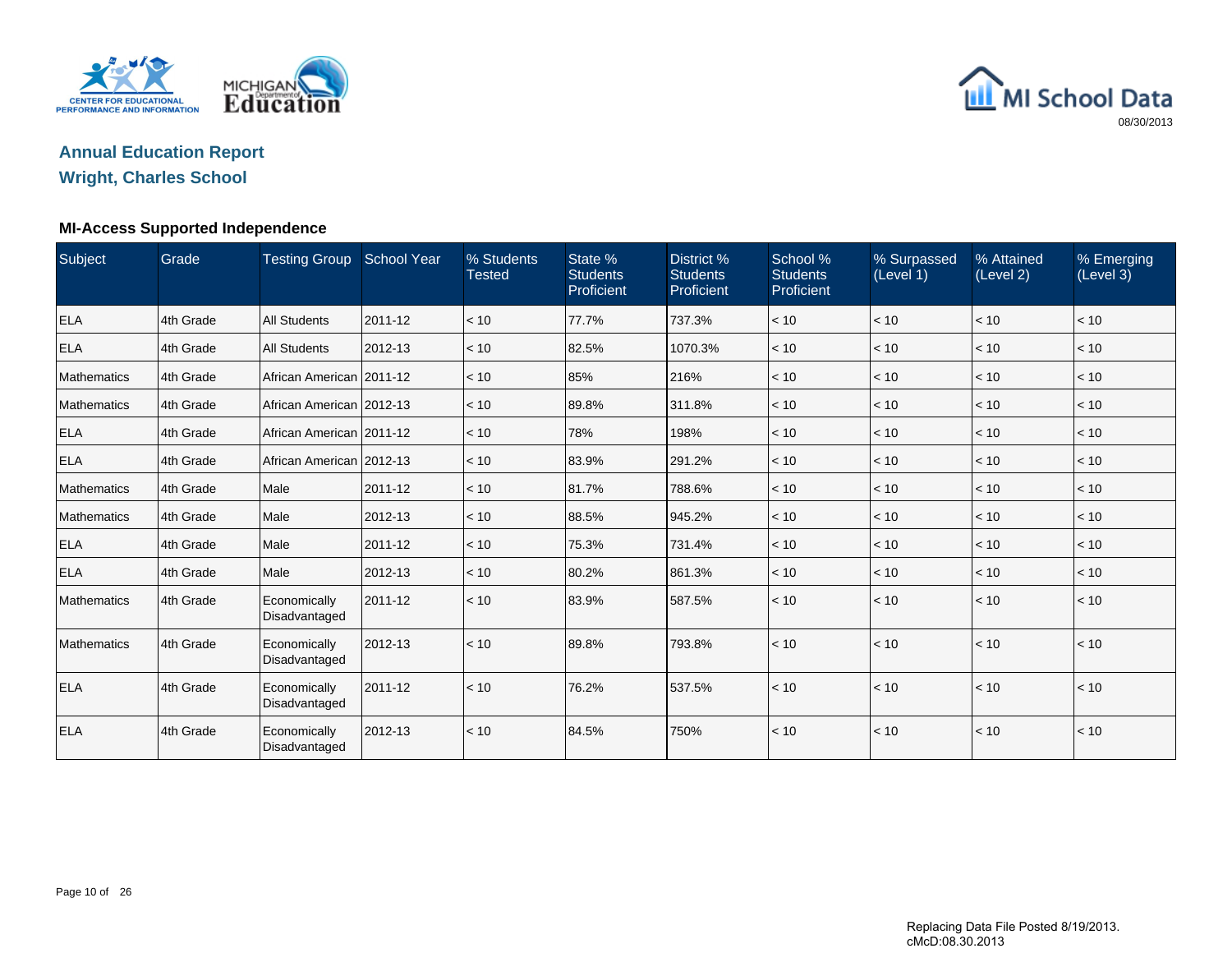

# MI School Data 08/30/2013

### **Annual Education ReportWright, Charles School**

#### **MI-Access Participation**

| Subject            | Grade      | <b>Testing Group</b>          | <b>School Year</b> | % Students<br>Tested | State %<br><b>Students</b><br><b>Proficient</b> | District %<br><b>Students</b><br>Proficient | School %<br><b>Students</b><br>Proficient | % Surpassed<br>(Level 1) | % Attained<br>(Level 2) | % Emerging<br>(Level 3) |
|--------------------|------------|-------------------------------|--------------------|----------------------|-------------------------------------------------|---------------------------------------------|-------------------------------------------|--------------------------|-------------------------|-------------------------|
| <b>Mathematics</b> | 13rd Grade | <b>All Students</b>           | 2011-12            | < 10                 | 64.9%                                           | 429.5%                                      | < 10                                      | < 10                     | $\leq 10$               | $\mathsf{I}$ < 10       |
| <b>ELA</b>         | 3rd Grade  | <b>All Students</b>           | 2011-12            | < 10                 | 63.2%                                           | 423%                                        | < 10                                      | < 10                     | $ $ < 10                | < 10                    |
| <b>Mathematics</b> | 3rd Grade  | African American   2011-12    |                    | < 10                 | 68.4%                                           | 132.7%                                      | < 10                                      | < 10                     | $ $ < 10                | $ $ < 10                |
| <b>ELA</b>         | 3rd Grade  | African American   2011-12    |                    | < 10                 | 66%                                             | 130.6%                                      | < 10                                      | < 10                     | $ $ < 10                | $ $ < 10                |
| <b>Mathematics</b> | 3rd Grade  | Male                          | 2011-12            | < 10                 | 68.5%                                           | 393.6%                                      | < 10                                      | < 10                     | < 10                    | $ $ < 10                |
| <b>ELA</b>         | 3rd Grade  | Male                          | 2011-12            | < 10                 | 64.8%                                           | 376.6%                                      | < 10                                      | < 10                     | $\leq 10$               | $\vert$ < 10            |
| <b>Mathematics</b> | 13rd Grade | Economically<br>Disadvantaged | 2011-12            | < 10                 | 65.7%                                           | 266.7%                                      | < 10                                      | < 10                     | $\leq 10$               | < 10                    |
| <b>ELA</b>         | 3rd Grade  | Economically<br>Disadvantaged | 2011-12            | < 10                 | 66.8%                                           | 272.5%                                      | < 10                                      | < 10                     | $\leq 10$               | < 10                    |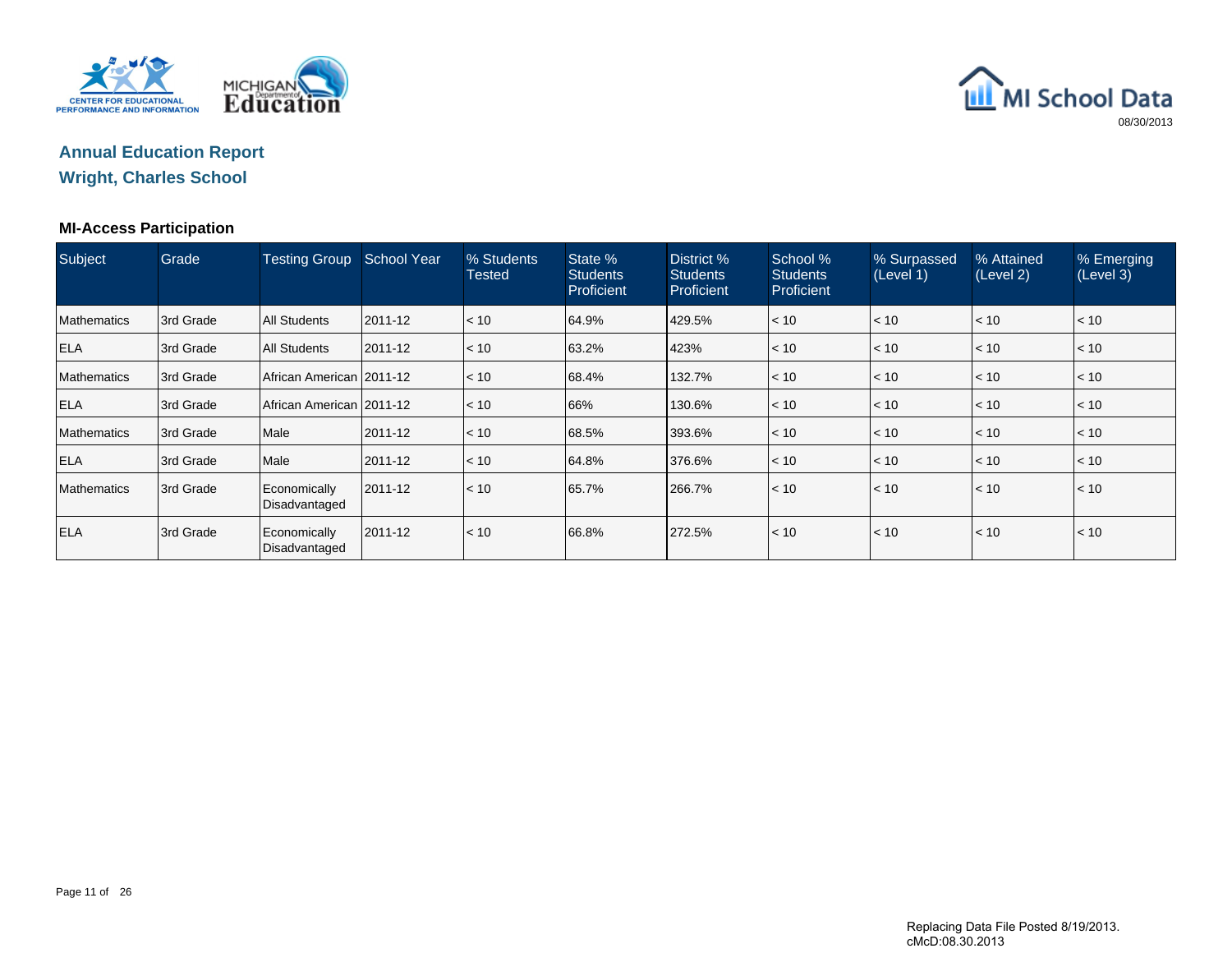





| <b>Testing Group</b>                         | Location        | Subject            | % Tested Total(Goal<br>95%) | % Proficient for<br>Accountability* |
|----------------------------------------------|-----------------|--------------------|-----------------------------|-------------------------------------|
| <b>All Students</b>                          | Statewide       | <b>Mathematics</b> | 98.7%                       | 58.2%                               |
| Bottom 30%                                   | Statewide       | Mathematics        |                             | 11.2%                               |
| African American                             | Statewide       | Mathematics        | 96.9%                       | 32.7%                               |
| American Indian                              | Statewide       | Mathematics        | 98.5%                       | 48.4%                               |
| Asian                                        | Statewide       | Mathematics        | 99.4%                       | 81.5%                               |
| Hispanic of Any Race                         | Statewide       | Mathematics        | 98.6%                       | 45.9%                               |
| Native Hawaiian or Other<br>Pacific Islander | Statewide       | Mathematics        | 97.4%                       | 64.9%                               |
| Two or More Races                            | Statewide       | <b>Mathematics</b> | 99.2%                       | 55.9%                               |
| White                                        | Statewide       | <b>Mathematics</b> | 99.2%                       | 64.4%                               |
| Economically Disadvantaged                   | Statewide       | <b>Mathematics</b> | 98.2%                       | 43.7%                               |
| English Language Learners                    | Statewide       | <b>Mathematics</b> | 98.9%                       | 36.9%                               |
| <b>Students With Disabilities</b>            | Statewide       | <b>Mathematics</b> | 97.8%                       | 32.5%                               |
| <b>All Students</b>                          | <b>District</b> | <b>Mathematics</b> | 96.3%                       | 37.1%                               |
| Bottom 30%                                   | <b>District</b> | <b>Mathematics</b> |                             | 7.1%                                |
| African American                             | <b>District</b> | <b>Mathematics</b> | 96.2%                       | 35.5%                               |
| American Indian                              | <b>District</b> | <b>Mathematics</b> | 93.9%                       | 31.4%                               |
| Asian                                        | <b>District</b> | <b>Mathematics</b> | 98.8%                       | 62.5%                               |
| Hispanic of Any Race                         | <b>District</b> | <b>Mathematics</b> | 96.9%                       | 44.5%                               |
| Native Hawaiian or Other<br>Pacific Islander | <b>District</b> | <b>Mathematics</b> | 100%                        | 0%                                  |
| Two or More Races                            | <b>District</b> | <b>Mathematics</b> | 94.1%                       | 29.5%                               |
| White                                        | <b>District</b> | <b>Mathematics</b> | 96.2%                       | 39.8%                               |
| Economically Disadvantaged   District        |                 | <b>Mathematics</b> | 96.5%                       | 35.5%                               |
| English Language Learners                    | District        | Mathematics        | 97.6%                       | 46.2%                               |
| <b>Students With Disabilities</b>            | <b>District</b> | Mathematics        | 92.2%                       | 28.3%                               |
| <b>All Students</b>                          | School          | <b>Mathematics</b> | 97.5%                       | 42.2%                               |
| Bottom 30%                                   | School          | Mathematics        |                             | 6.7%                                |
| African American                             | School          | <b>Mathematics</b> | 97.5%                       | 41.5%                               |
| Hispanic of Any Race                         | School          | Mathematics        | 100%                        | 60%                                 |
| Two or More Races                            | School          | <b>Mathematics</b> |                             | 100%                                |
| White                                        | School          | Mathematics        | 100%                        | 0%                                  |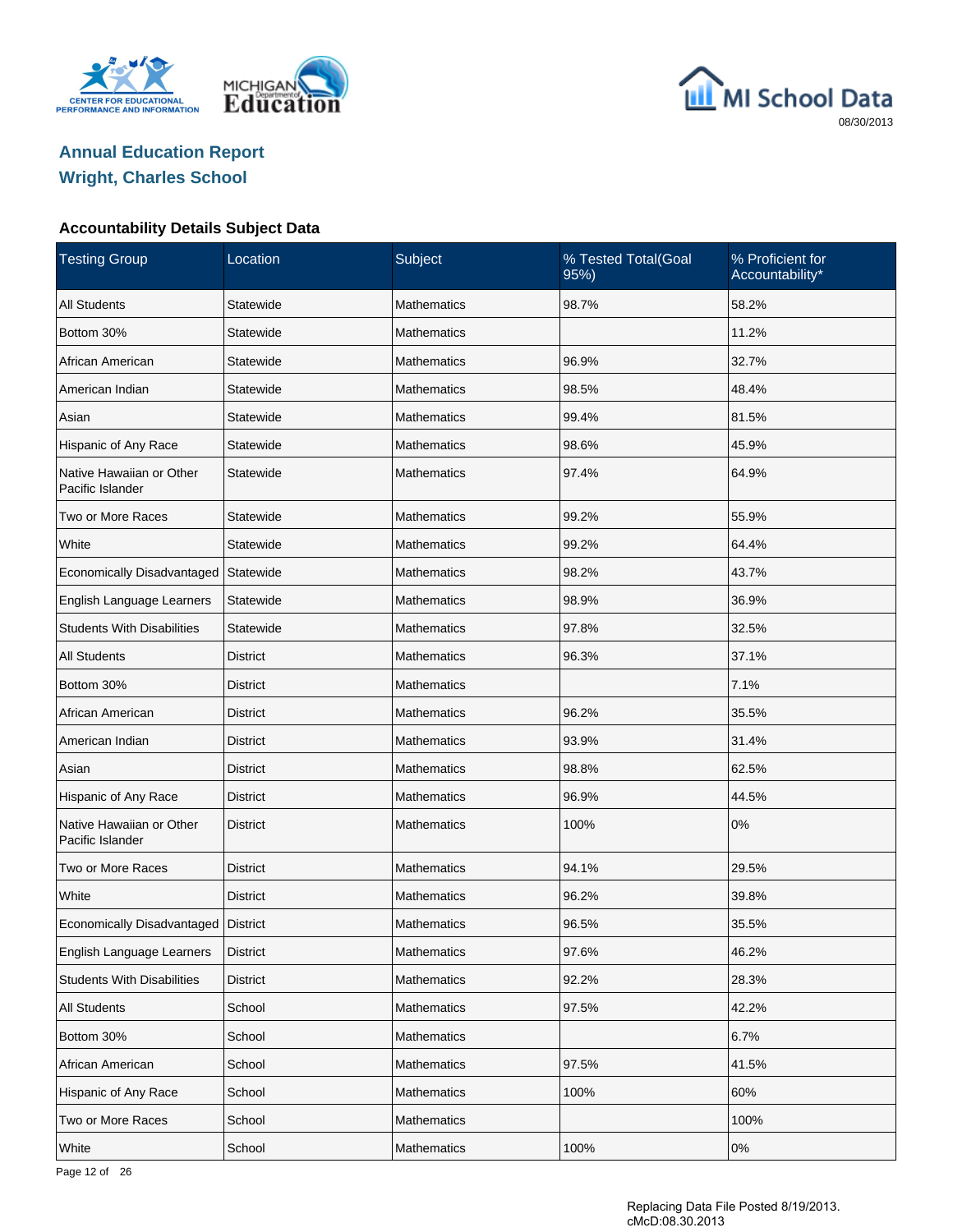





| <b>Testing Group</b>                         | Location        | Subject            | % Tested Total(Goal<br>95%) | % Proficient for<br>Accountability* |
|----------------------------------------------|-----------------|--------------------|-----------------------------|-------------------------------------|
| Economically Disadvantaged                   | School          | <b>Mathematics</b> | 97.9%                       | 43.7%                               |
| English Language Learners                    | School          | <b>Mathematics</b> | 100%                        | 100%                                |
| <b>Students With Disabilities</b>            | School          | <b>Mathematics</b> | 92.9%                       | 25%                                 |
| <b>All Students</b>                          | Statewide       | Reading            | 99%                         | 83.1%                               |
| Bottom 30%                                   | Statewide       | Reading            |                             | 51.3%                               |
| African American                             | Statewide       | Reading            | 97.3%                       | 67.9%                               |
| American Indian                              | Statewide       | Reading            | 98.8%                       | 79.7%                               |
| Asian                                        | Statewide       | Reading            | 100.3%                      | 90.1%                               |
| Hispanic of Any Race                         | Statewide       | Reading            | 99.2%                       | 77%                                 |
| Native Hawaiian or Other<br>Pacific Islander | Statewide       | Reading            | 97.4%                       | 85.7%                               |
| Two or More Races                            | Statewide       | Reading            | 99.4%                       | 83.6%                               |
| White                                        | Statewide       | Reading            | 99.4%                       | 86.9%                               |
| Economically Disadvantaged                   | Statewide       | Reading            | 98.6%                       | 74.8%                               |
| English Language Learners                    | Statewide       | Reading            | 100.5%                      | 62.4%                               |
| <b>Students With Disabilities</b>            | Statewide       | Reading            | 98.1%                       | 51.8%                               |
| <b>All Students</b>                          | District        | Reading            | 96.8%                       | 67.4%                               |
| Bottom 30%                                   | <b>District</b> | Reading            |                             | 16.8%                               |
| African American                             | District        | Reading            | 96.9%                       | 66.5%                               |
| American Indian                              | <b>District</b> | Reading            | 95.5%                       | 74.5%                               |
| Asian                                        | <b>District</b> | Reading            | 88.5%                       | 78.8%                               |
| Hispanic of Any Race                         | <b>District</b> | Reading            | 97.3%                       | 71.4%                               |
| Native Hawaiian or Other<br>Pacific Islander | <b>District</b> | Reading            | 100%                        | 100%                                |
| Two or More Races                            | <b>District</b> | Reading            | 94.1%                       | 68.9%                               |
| White                                        | District        | Reading            | 96.2%                       | 69%                                 |
| Economically Disadvantaged                   | <b>District</b> | Reading            | 96.9%                       | 66%                                 |
| English Language Learners                    | District        | Reading            | 96.8%                       | 72%                                 |
| <b>Students With Disabilities</b>            | <b>District</b> | Reading            | 92.7%                       | 40.9%                               |
| All Students                                 | School          | Reading            | 97.5%                       | 79.5%                               |
| Bottom 30%                                   | School          | Reading            |                             | 41.3%                               |
| African American                             | School          | Reading            | 97.5%                       | 78.8%                               |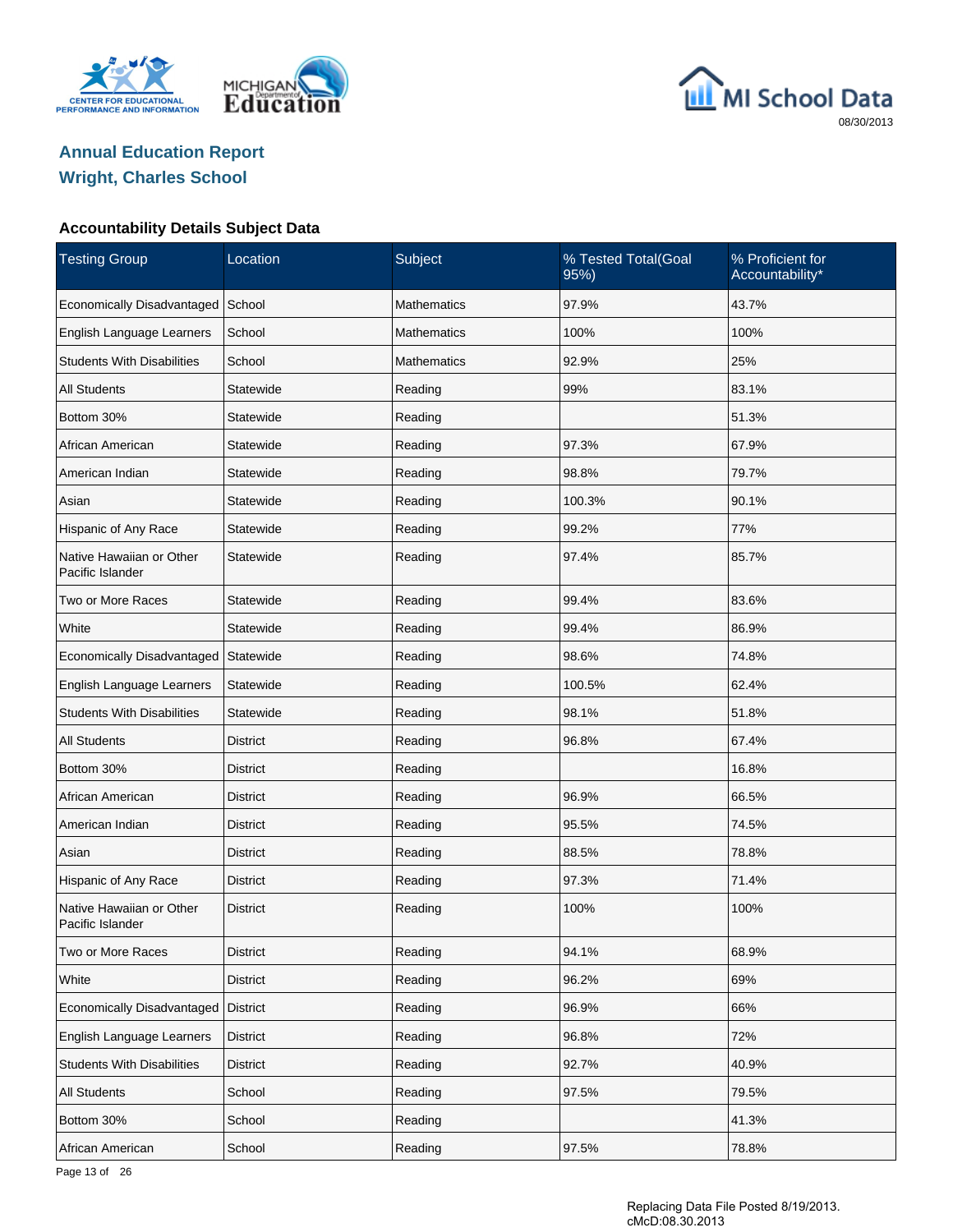





| <b>Testing Group</b>                         | Location        | Subject | % Tested Total(Goal<br>95%) | % Proficient for<br>Accountability* |
|----------------------------------------------|-----------------|---------|-----------------------------|-------------------------------------|
| Hispanic of Any Race                         | School          | Reading | 100%                        | 100%                                |
| Two or More Races                            | School          | Reading |                             | 100%                                |
| White                                        | School          | Reading | 100%                        | 100%                                |
| Economically Disadvantaged                   | School          | Reading | 97.9%                       | 80.2%                               |
| English Language Learners                    | School          | Reading | 100%                        | 100%                                |
| <b>Students With Disabilities</b>            | School          | Reading | 95.2%                       | 42.9%                               |
| <b>All Students</b>                          | Statewide       | Science | 97.9%                       | 38.6%                               |
| Bottom 30%                                   | Statewide       | Science |                             | 1%                                  |
| African American                             | Statewide       | Science | 94.8%                       | 12.8%                               |
| American Indian                              | Statewide       | Science | 97.5%                       | 29.4%                               |
| Asian                                        | Statewide       | Science | 99.1%                       | 57.4%                               |
| Hispanic of Any Race                         | Statewide       | Science | 97.9%                       | 22.9%                               |
| Native Hawaiian or Other<br>Pacific Islander | Statewide       | Science | 93.7%                       | 49.2%                               |
| Two or More Races                            | Statewide       | Science | 98.7%                       | 35.7%                               |
| White                                        | Statewide       | Science | 98.7%                       | 45%                                 |
| Economically Disadvantaged                   | Statewide       | Science | 97%                         | 22.9%                               |
| English Language Learners                    | Statewide       | Science | 98%                         | 7.6%                                |
| <b>Students With Disabilities</b>            | Statewide       | Science | 96.5%                       | 15.1%                               |
| <b>All Students</b>                          | <b>District</b> | Science | 94.1%                       | 11.7%                               |
| Bottom 30%                                   | District        | Science |                             | 0.6%                                |
| African American                             | <b>District</b> | Science | 94.2%                       | 11.3%                               |
| American Indian                              | District        | Science | 95.2%                       | 14.3%                               |
| Asian                                        | <b>District</b> | Science | 98%                         | 33.6%                               |
| Hispanic of Any Race                         | <b>District</b> | Science | 92.8%                       | 11.8%                               |
| Native Hawaiian or Other<br>Pacific Islander | <b>District</b> | Science | 100%                        | $0\%$                               |
| Two or More Races                            | <b>District</b> | Science | 100%                        | 9.1%                                |
| White                                        | <b>District</b> | Science | 94.8%                       | 13.6%                               |
| <b>Economically Disadvantaged</b>            | <b>District</b> | Science | 94.3%                       | 10%                                 |
| English Language Learners                    | District        | Science | 94.6%                       | 13.4%                               |
| <b>Students With Disabilities</b>            | <b>District</b> | Science | 86.4%                       | 9.1%                                |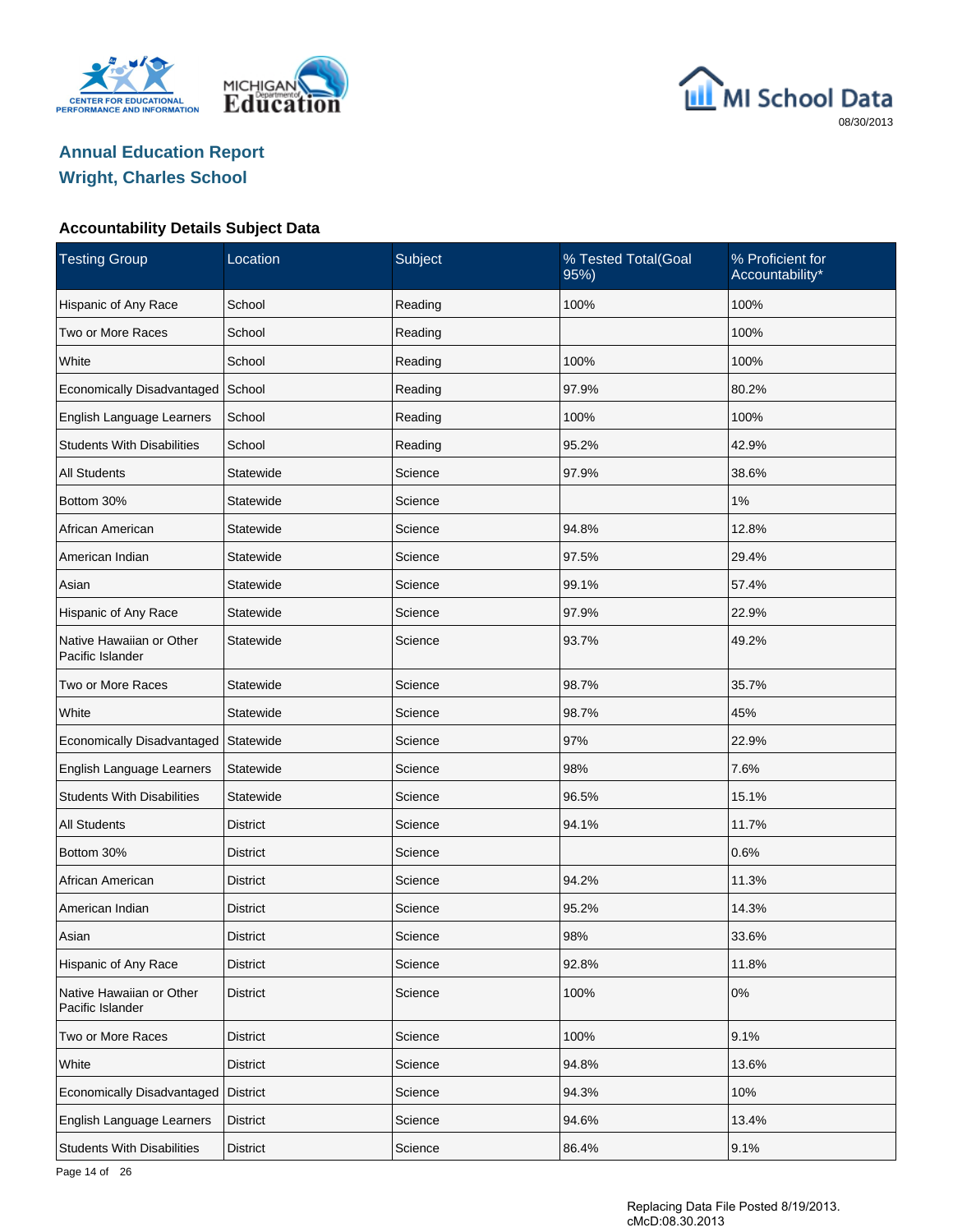





| <b>Testing Group</b>                         | Location        | Subject               | % Tested Total(Goal<br>% Proficient for<br>Accountability*<br>95%) |       |
|----------------------------------------------|-----------------|-----------------------|--------------------------------------------------------------------|-------|
| <b>All Students</b>                          | Statewide       | <b>Social Studies</b> | 96.7%                                                              | 57.5% |
| Bottom 30%                                   | Statewide       | <b>Social Studies</b> |                                                                    | 8.8%  |
| African American                             | Statewide       | <b>Social Studies</b> | 92.4%                                                              | 27.9% |
| American Indian                              | Statewide       | <b>Social Studies</b> | 95.9%                                                              | 52.3% |
| Asian                                        | Statewide       | <b>Social Studies</b> | 99%                                                                | 73.6% |
| Hispanic of Any Race                         | Statewide       | <b>Social Studies</b> | 96.1%                                                              | 43%   |
| Native Hawaiian or Other<br>Pacific Islander | Statewide       | <b>Social Studies</b> | 93.2%                                                              | 59.7% |
| Two or More Races                            | Statewide       | <b>Social Studies</b> | 97.6%                                                              | 53.5% |
| White                                        | Statewide       | <b>Social Studies</b> | 98%                                                                | 64.7% |
| Economically Disadvantaged                   | Statewide       | <b>Social Studies</b> | 95.1%                                                              | 40.3% |
| English Language Learners                    | Statewide       | <b>Social Studies</b> | 96.4%                                                              | 19.6% |
| <b>Students With Disabilities</b>            | Statewide       | <b>Social Studies</b> | 91.9%                                                              | 22.3% |
| <b>All Students</b>                          | <b>District</b> | <b>Social Studies</b> | 88.6%                                                              | 22.6% |
| Bottom 30%                                   | <b>District</b> | <b>Social Studies</b> |                                                                    | 0%    |
| African American                             | <b>District</b> | <b>Social Studies</b> | 88.5%                                                              | 21.4% |
| American Indian                              | <b>District</b> | <b>Social Studies</b> | 90.9%                                                              | 33.3% |
| Asian                                        | District        | <b>Social Studies</b> | 97.6%                                                              | 48.4% |
| Hispanic of Any Race                         | <b>District</b> | <b>Social Studies</b> | 88.7%                                                              | 28.8% |
| Native Hawaiian or Other<br>Pacific Islander | <b>District</b> | <b>Social Studies</b> | 100%                                                               | 0%    |
| Two or More Races                            | <b>District</b> | <b>Social Studies</b> | 85.7%                                                              | 31.6% |
| White                                        | <b>District</b> | <b>Social Studies</b> | 88.5%                                                              | 22.5% |
| Economically Disadvantaged   District        |                 | <b>Social Studies</b> | 88.2%                                                              | 19.6% |
| English Language Learners                    | <b>District</b> | Social Studies        | 90.8%                                                              | 30.5% |
| <b>Students With Disabilities</b>            | <b>District</b> | Social Studies        | 71.2%                                                              | 4.4%  |
| All Students                                 | Statewide       | Writing               | 98.2%                                                              | 69.4% |
| Bottom 30%                                   | Statewide       | Writing               |                                                                    | 21.9% |
| African American                             | Statewide       | Writing               | 95.6%                                                              | 48.8% |
| American Indian                              | Statewide       | Writing               | 97.7%                                                              | 61.6% |
| Asian                                        | Statewide       | Writing               | 98.9%                                                              | 82.9% |
| Hispanic of Any Race                         | Statewide       | Writing               | 98%                                                                | 59.7% |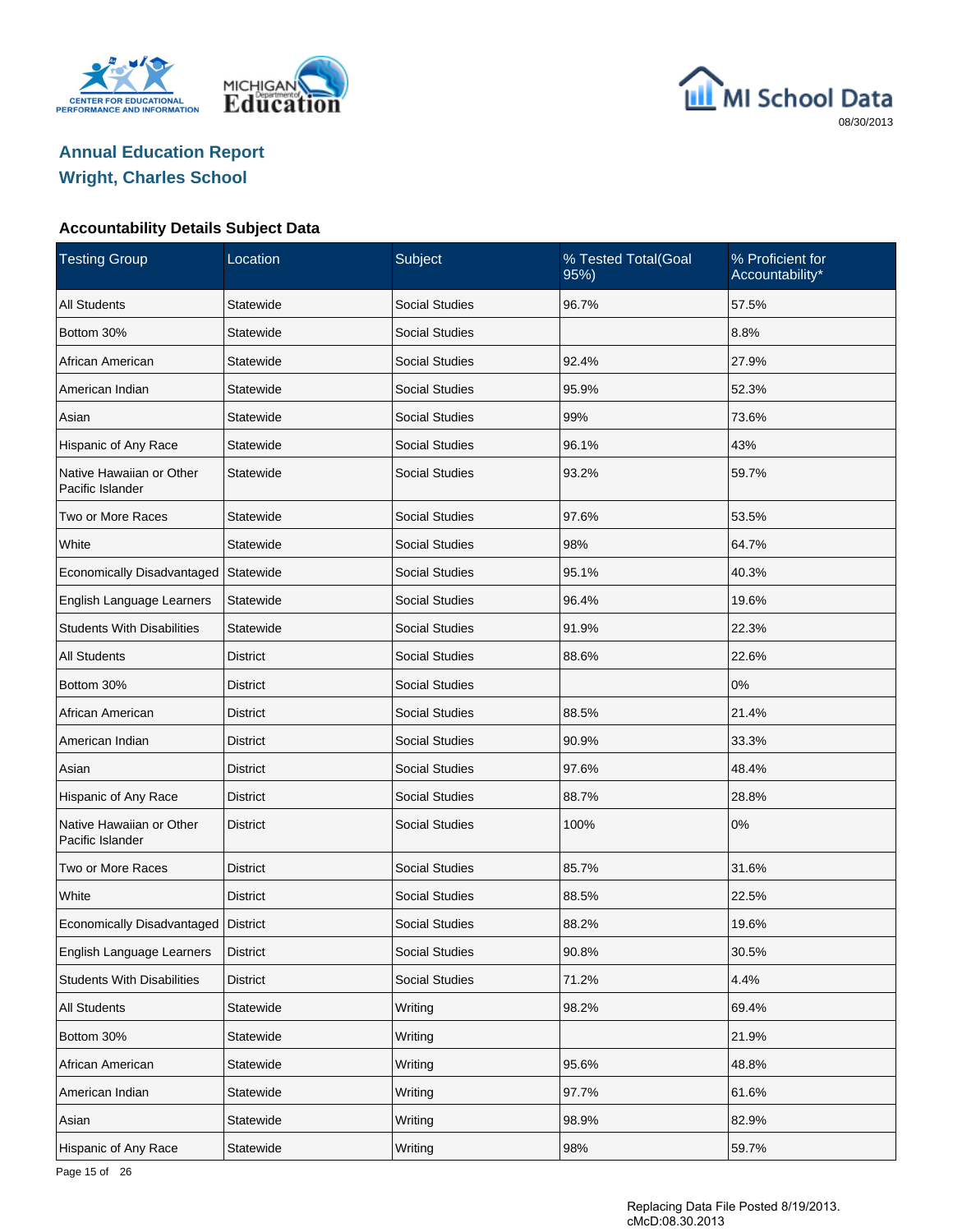





| <b>Testing Group</b>                         | Subject<br>% Tested Total(Goal<br>Location<br>95% |                  | % Proficient for<br>Accountability* |       |
|----------------------------------------------|---------------------------------------------------|------------------|-------------------------------------|-------|
| Native Hawaiian or Other<br>Pacific Islander | Writing<br>94.5%<br>Statewide                     |                  |                                     | 74.4% |
| Two or More Races                            | Statewide                                         | Writing          | 98.9%                               | 68.5% |
| White                                        | Statewide                                         | Writing          | 98.9%                               | 74.3% |
| Economically Disadvantaged                   | Statewide                                         | Writing          | 97.3%                               | 55.7% |
| English Language Learners                    | Statewide                                         | Writing          | 97.3%                               | 42.1% |
| <b>Students With Disabilities</b>            | Statewide                                         | Writing          | 96.6%                               | 27.9% |
| All Students                                 | <b>District</b>                                   | Writing          | 95.1%                               | 43.4% |
| Bottom 30%                                   | <b>District</b>                                   | Writing          |                                     | 0%    |
| African American                             | <b>District</b>                                   | Writing          | 95.4%                               | 42.4% |
| American Indian                              | <b>District</b><br>Writing<br>97.2%               |                  |                                     | 59.4% |
| Asian                                        | <b>District</b>                                   | Writing<br>87.6% |                                     | 62.1% |
| Hispanic of Any Race                         | <b>District</b>                                   | Writing          | 93.8%                               | 49.6% |
| Native Hawaiian or Other<br>Pacific Islander | <b>District</b>                                   | Writing          | 100%                                | 0%    |
| Two or More Races                            | <b>District</b>                                   | Writing          | 100%                                | 38.5% |
| White                                        | <b>District</b>                                   | Writing          | 94.3%                               | 37.4% |
| Economically Disadvantaged                   | <b>District</b>                                   | Writing          | 95.3%                               | 40.3% |
| English Language Learners                    | <b>District</b>                                   | Writing          | 94.7%                               | 50.7% |
| <b>Students With Disabilities</b>            | <b>District</b>                                   | Writing          | 86.8%                               | 16.6% |
| All Students                                 | School                                            | Writing          | 100%                                | 56.2% |
| Bottom 30%                                   | School                                            | Writing          |                                     | 0%    |
| African American                             | School                                            | Writing          | 100%                                | 55.7% |
| Hispanic of Any Race                         | School                                            | Writing          | 100%                                | 66.7% |
| Economically Disadvantaged                   | School                                            | Writing          | 100%                                | 58.2% |
| English Language Learners                    | School                                            | Writing          | 100%                                | 66.7% |
| <b>Students With Disabilities</b>            | School                                            | Writing          | 100%                                | 7.7%  |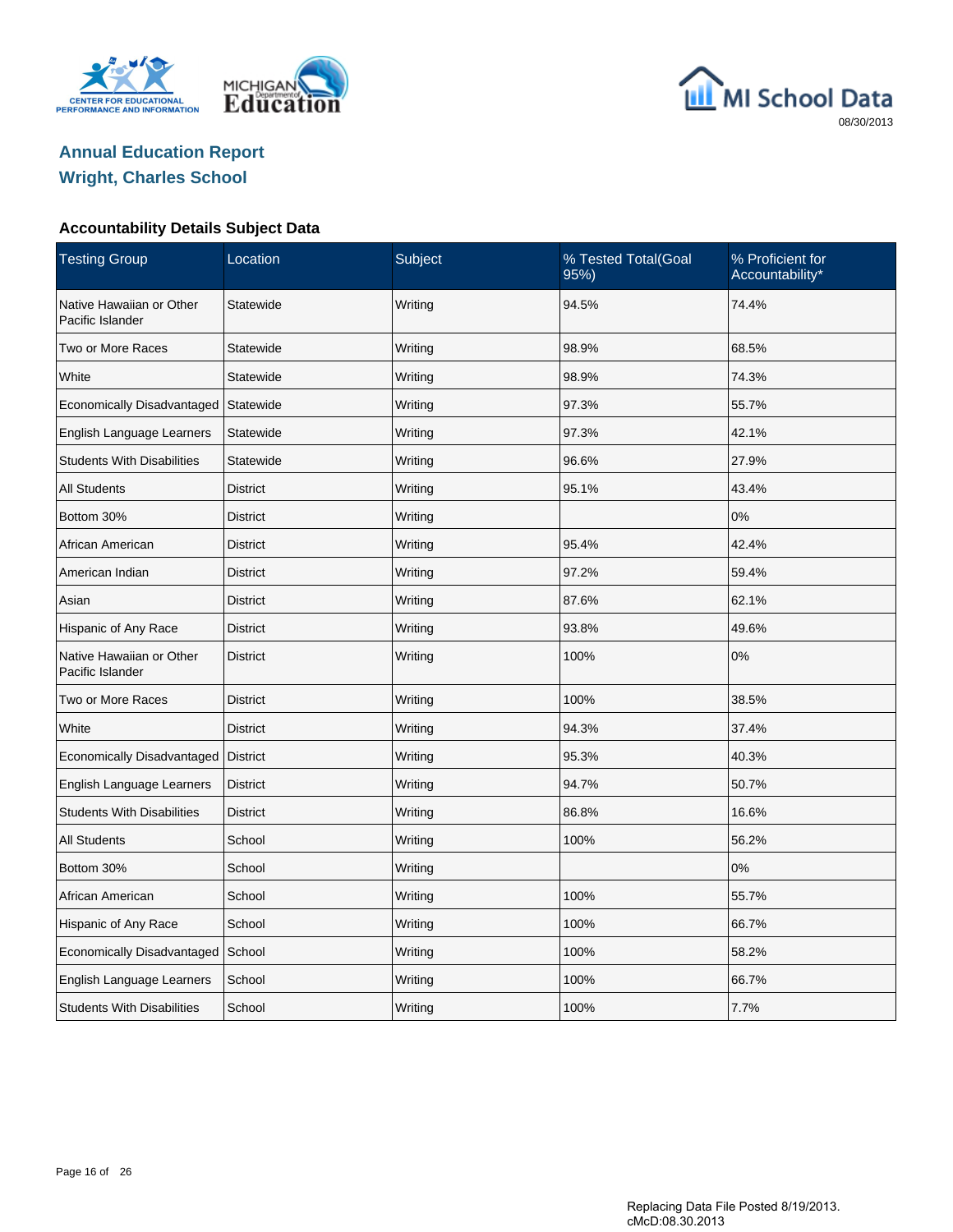





#### **Accountability Details Graduation Data**

| <b>Testing Group</b>                      | Location        | Accountability Scorecard Completion Rate<br>(High Schools only)<br>(Goal 80%) |
|-------------------------------------------|-----------------|-------------------------------------------------------------------------------|
| <b>All Students</b>                       | Statewide       | 76.2%                                                                         |
| African American                          | Statewide       | 59.9%                                                                         |
| American Indian                           | Statewide       | 66.4%                                                                         |
| Asian                                     | Statewide       | 87.4%                                                                         |
| Hispanic of Any Race                      | Statewide       | 64.3%                                                                         |
| Migrant                                   | Statewide       | 68.3%                                                                         |
| Native Hawaiian or Other Pacific Islander | Statewide       | 73.2%                                                                         |
| Two or More Races                         | Statewide       | 73.5%                                                                         |
| White                                     | Statewide       | 81.5%                                                                         |
| Female                                    | Statewide       | 80.8%                                                                         |
| Male                                      | Statewide       | 72%                                                                           |
| Economically Disadvantaged                | Statewide       | 64%                                                                           |
| English Language Learners                 | Statewide       | 63.1%                                                                         |
| <b>Students With Disabilities</b>         | Statewide       | 53.5%                                                                         |
| <b>Homeless</b>                           | Statewide       | 53.8%                                                                         |
| <b>All Students</b>                       | <b>District</b> | 64.7%                                                                         |
| African American                          | <b>District</b> | 65.5%                                                                         |
| Asian                                     | <b>District</b> | 68.6%                                                                         |
| Hispanic of Any Race                      | <b>District</b> | 58.7%                                                                         |
| White                                     | <b>District</b> | 39.8%                                                                         |
| Economically Disadvantaged                | <b>District</b> | 65.1%                                                                         |
| English Language Learners                 | <b>District</b> | 68.6%                                                                         |
| <b>Students With Disabilities</b>         | <b>District</b> | 47.5%                                                                         |

\* All data based on students enrolled for a full academic year.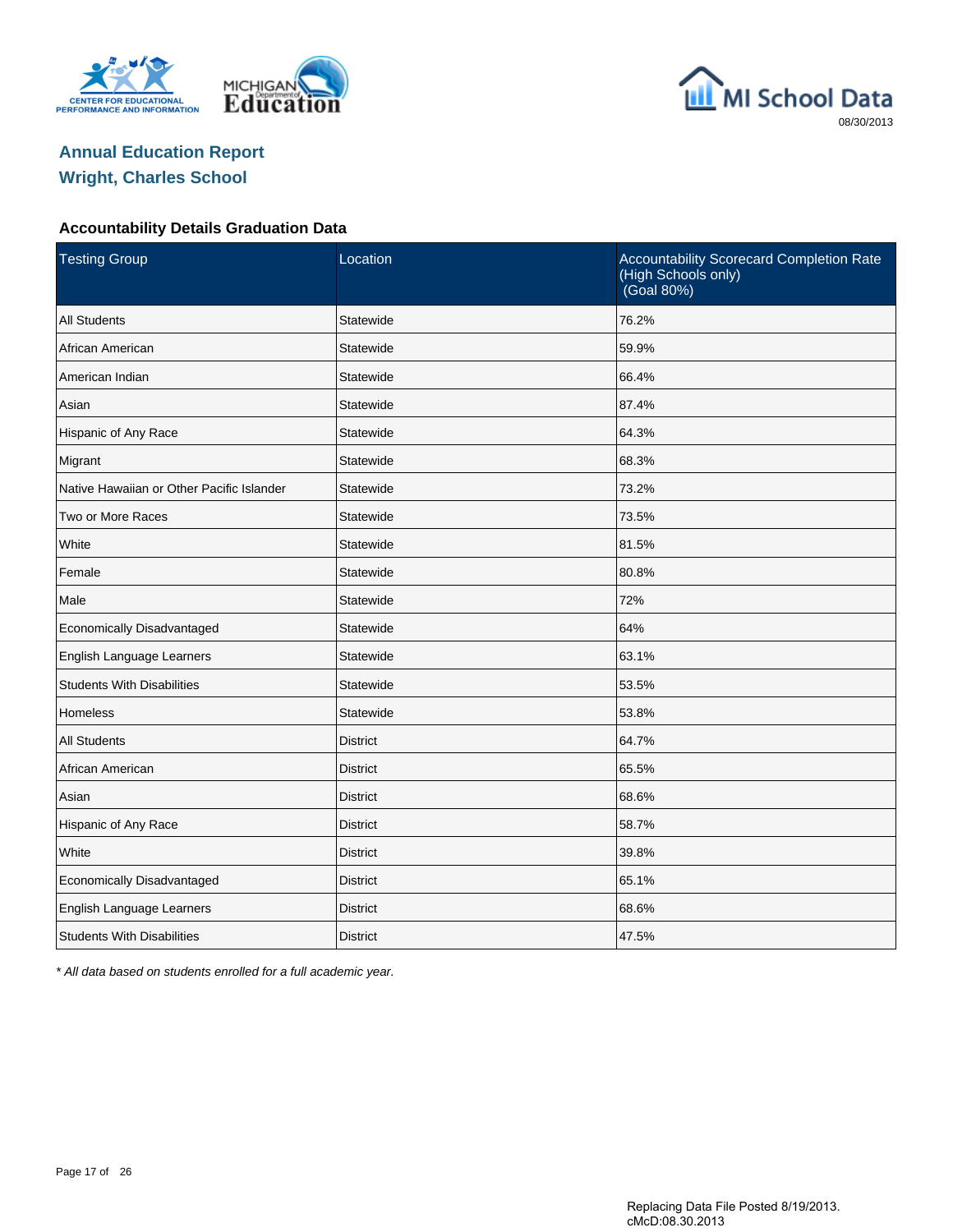



#### **Accountability Details Attendance Data**

| <b>Testing Group</b> | Location  | Attendance Rate<br>(Goal 90%) |
|----------------------|-----------|-------------------------------|
| <b>All Students</b>  | Statewide | 94%                           |
| <b>All Students</b>  | District  | 86%                           |
| <b>All Students</b>  | School    | 86%                           |

\* All data based on students enrolled for a full academic year.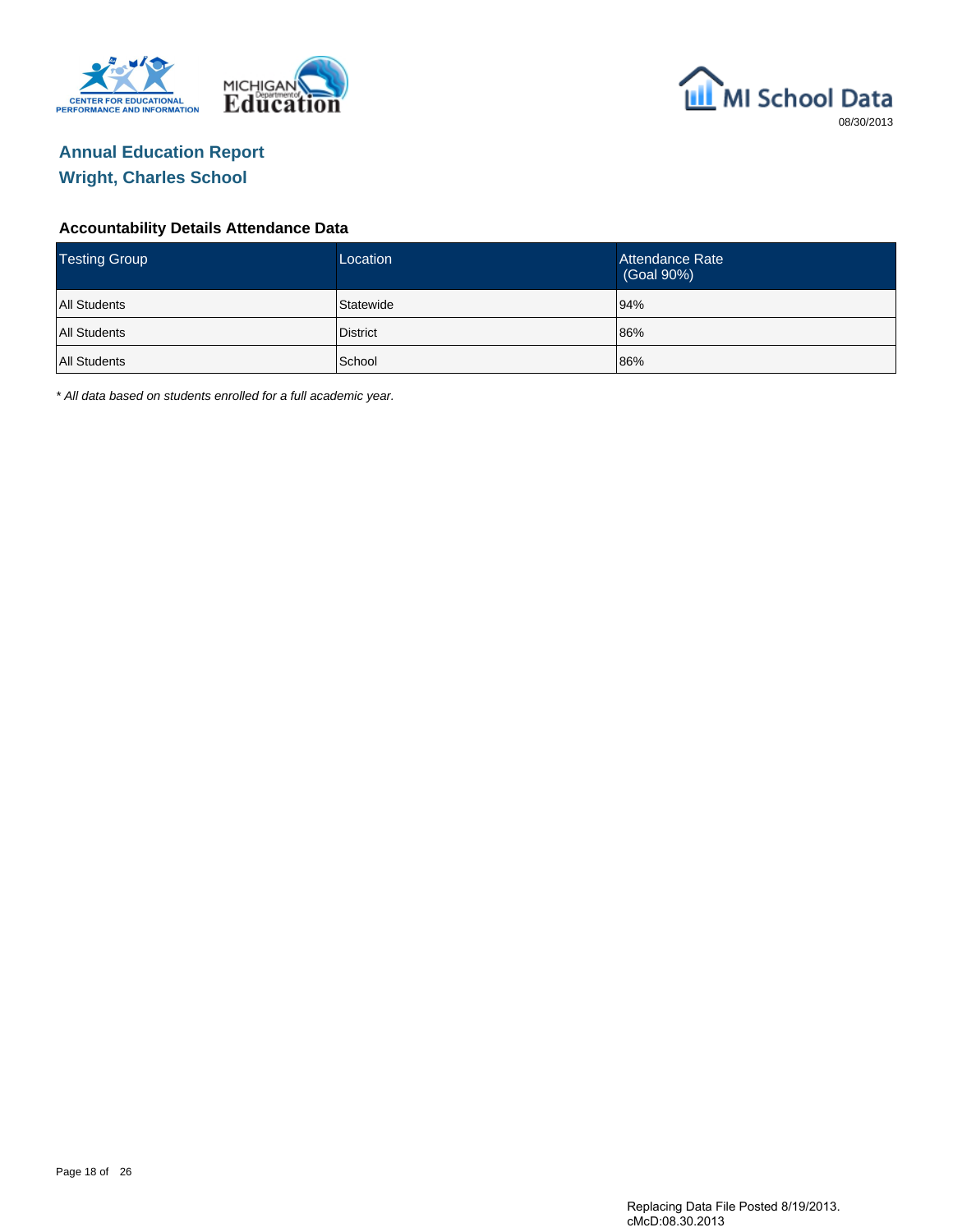



**Accountability Status District Data**

| <b>District</b><br><b>Name</b> | Reading<br><b>Status</b> | Reading<br>Score | Writing<br>Status | Writing<br><b>Score</b> | Math Status Math Score |  | Science<br><b>Status</b> | Science<br>Score | Social<br><b>Studies</b><br><b>Status</b> | Social<br><b>Studies</b><br>Score | Overall<br><b>Status</b> | Overall<br>Score |
|--------------------------------|--------------------------|------------------|-------------------|-------------------------|------------------------|--|--------------------------|------------------|-------------------------------------------|-----------------------------------|--------------------------|------------------|
|                                | No Data to Display       |                  |                   |                         |                        |  |                          |                  |                                           |                                   |                          |                  |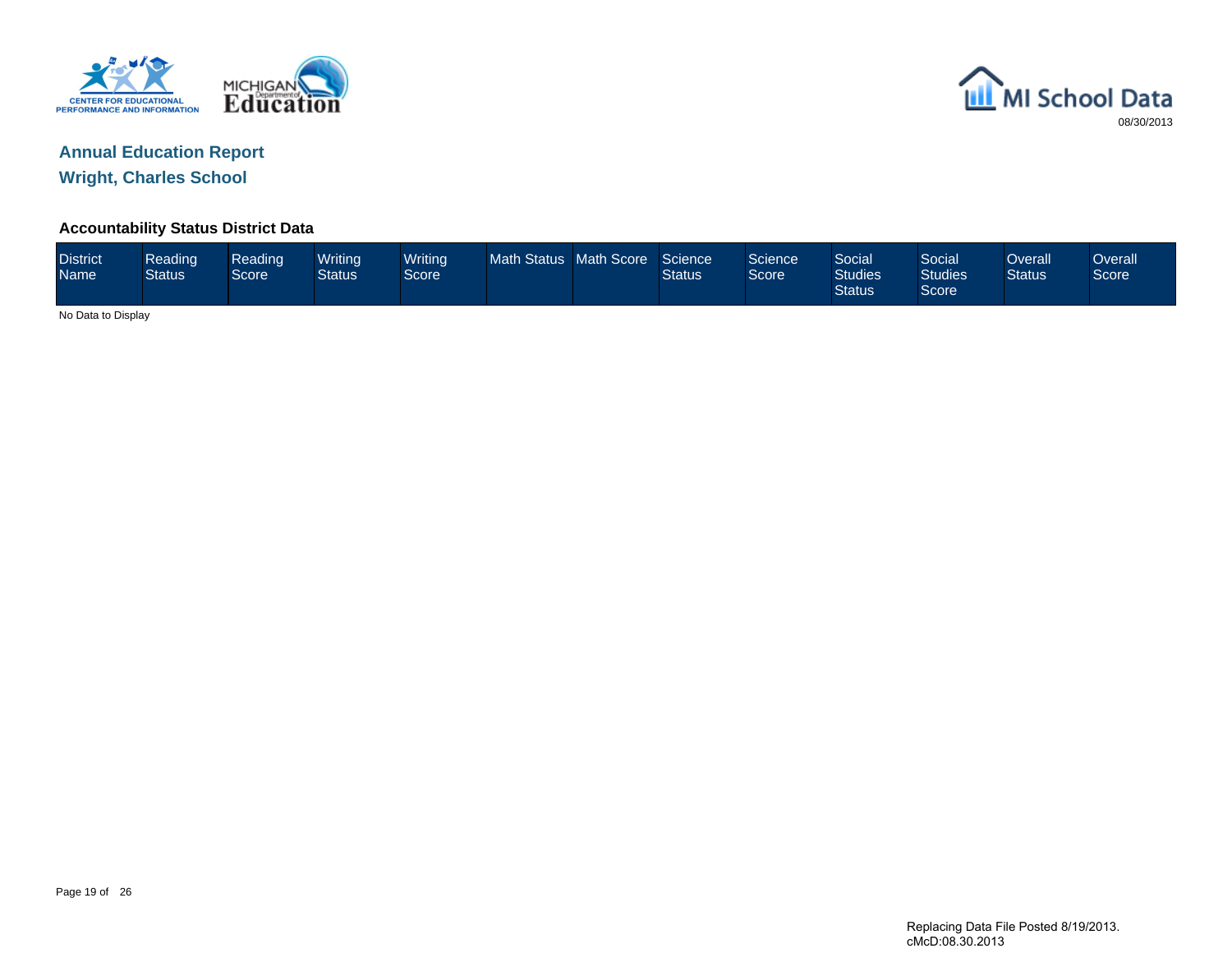



#### **Accountability Status School Data**

| <b>District</b><br>Name <sup>1</sup> | School<br>Name                      | Title 1<br><b>Status</b> | Reading<br><b>Status</b> | Reading<br>Score | Writing<br><b>Status</b> | Writing<br>Score | <b>Math</b><br><b>Status</b> | <b>Math</b><br>Score | Science<br><b>Status</b> | Science<br>Score | Social<br><b>Studies</b><br><b>Status</b> | Social<br><b>Studies</b><br>Score | Overall<br><b>Status</b> | <b>Overall</b><br>Score |
|--------------------------------------|-------------------------------------|--------------------------|--------------------------|------------------|--------------------------|------------------|------------------------------|----------------------|--------------------------|------------------|-------------------------------------------|-----------------------------------|--------------------------|-------------------------|
| Detroit City<br>School<br>District   | Wright,<br><b>Charles</b><br>School | Priority<br>School       | Green                    | 12               | <b>Green</b>             | 12               | <b>S</b> reen                | l2                   | Red                      | 10               | Red                                       |                                   | Red                      | 24                      |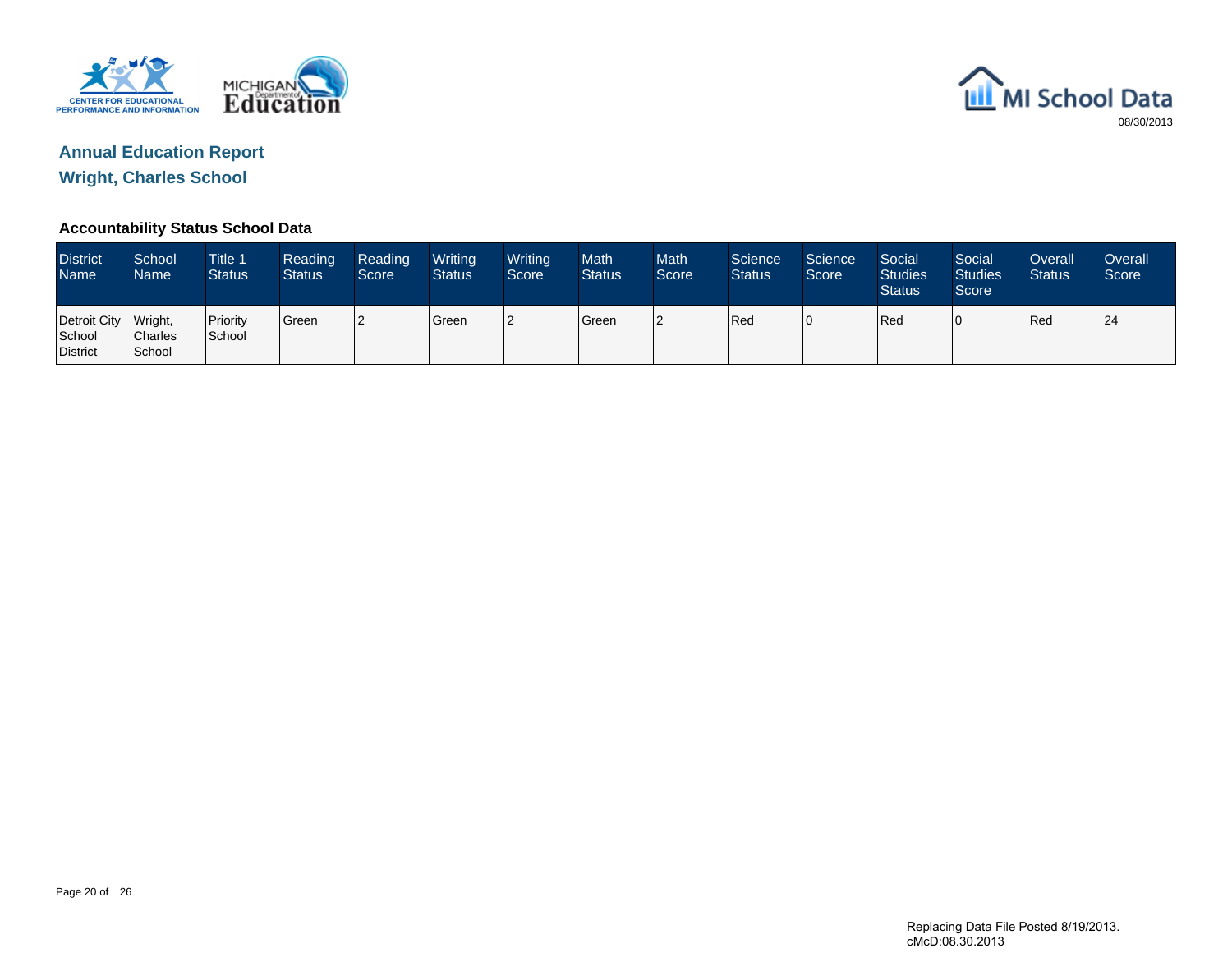



#### **Teacher Quality - Qualification**

|                                                                                                              | Other | <b>B.A.</b> | MA. | <b>P.H.D.</b> |
|--------------------------------------------------------------------------------------------------------------|-------|-------------|-----|---------------|
| Professional Qualifications of 10<br>All Public Elementary and<br>Secondary School Teachers<br>in the School |       |             | 37  |               |

Professional Qualifications are defined by the State and may include information such as the degrees of public school teachers (e.g., percentage of teachers with Bachelors Degrees or Masters Degrees) or the percentage of fully certified teachers

#### **Teacher Quality - Class**

|                                                                                                                              | School Aggregate | <b>High-Poverty Schools</b> | <b>Low-Poverty Schools</b> |
|------------------------------------------------------------------------------------------------------------------------------|------------------|-----------------------------|----------------------------|
| Percentage of Core Academic<br>Subject Elementary and Secondary<br>School Classes not Taught by Highly<br>Qualified Teachers | $0.0\%$          | $0.0\%$                     | $0.0\%$                    |

#### **Teacher Quality - Provisional**

|                                                                                                             | <b>Certification Percent</b> |
|-------------------------------------------------------------------------------------------------------------|------------------------------|
| Percentage of Public Elementary and Secondary School Teachers in the<br>School with Emergency Certification | 10%                          |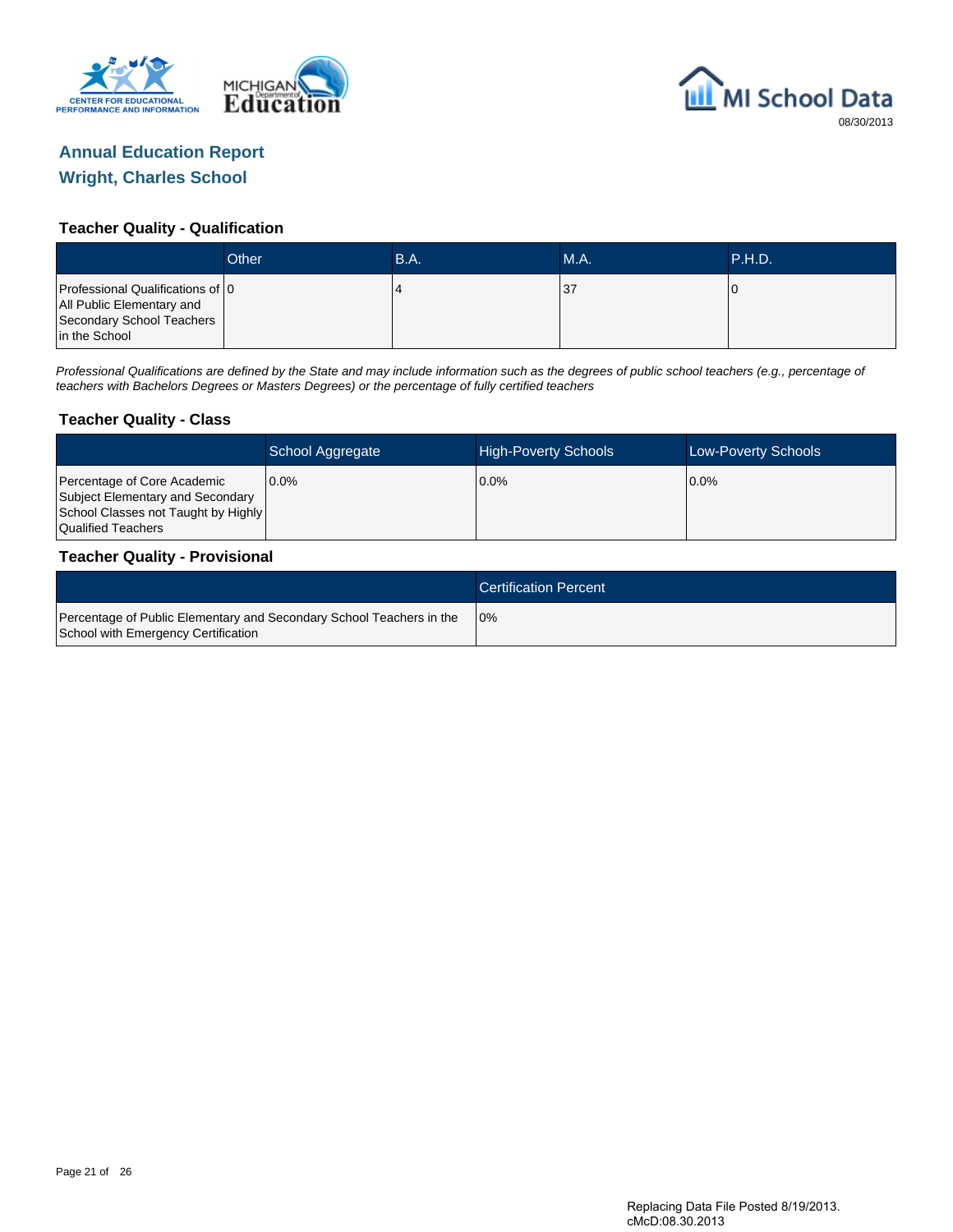





#### **NAEP Grade 4 Math**

|                                                                                                                                             | <b>Percent of Students</b> | Percent below Basic  | <b>Percent Basic</b>                          | <b>Percent Proficient</b>                    | Percent Advanced                |
|---------------------------------------------------------------------------------------------------------------------------------------------|----------------------------|----------------------|-----------------------------------------------|----------------------------------------------|---------------------------------|
| <b>All Students</b>                                                                                                                         | 100                        | 22                   | 43                                            | 30                                           | 5                               |
| Male<br>Female                                                                                                                              | 50<br>50                   | 21<br>22             | 42<br>45                                      | 31<br>29                                     | 6<br>4                          |
| <b>National Lunch</b><br>Program Eligibility<br>Eligible<br>Not Eligible<br>Info not available                                              | 43<br>56                   | 35<br>11             | 47<br>41                                      | 17<br>41                                     | 8                               |
| Race/Ethnicity<br>White<br><b>Black</b><br>Hispanic<br>Asian<br>American Indian<br>Native Hawaiian/Pacific<br>Islander<br>Two or More Races | 71<br>16<br>6<br>3<br>2    | 14<br>53<br>31<br>23 | 45<br>39<br>48<br>22<br>ŧ<br>$\ddagger$<br>50 | 36<br>8<br>19<br>45<br>ŧ<br>$\ddagger$<br>21 | 5<br>2<br>26<br>$\ddagger$<br>6 |
| Student classified as<br>having a disability<br>SD<br>Not SD                                                                                | 13<br>87                   | 50<br>18             | 37<br>44                                      | 13<br>32                                     | 5                               |
| Student is an English<br>Language Learner<br><b>ELL</b><br>Not ELL                                                                          | 4<br>96                    | 47<br>21             | 41<br>44                                      | 11<br>31                                     | 5                               |

‡ Reporting Standards not met. Note: Observed differences are not necessarily statistically significant. Detail may not sum to total because of rounding. SOURCE: U.S. Department of Education. Institute for Education Sciences. National Center for Education Statistics. National Assessment Program (NAEP) 2011 Mathematics Achievement.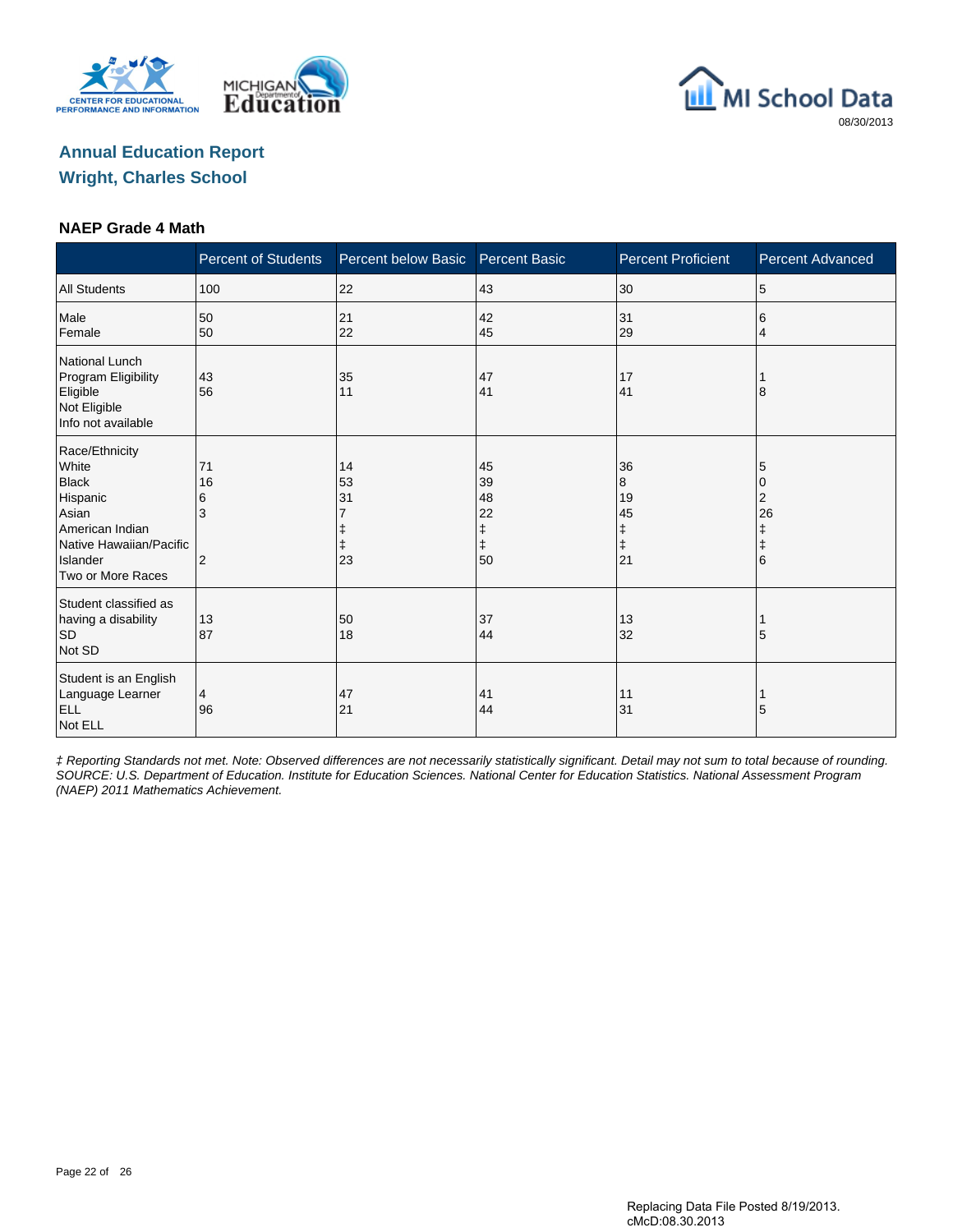





#### **NAEP Grade 8 Math**

|                                                                                                                                             | <b>Percent of Students</b> | Percent below Basic                | <b>Percent Basic</b>                | <b>Percent Proficient</b>                                | <b>Percent Advanced</b>         |
|---------------------------------------------------------------------------------------------------------------------------------------------|----------------------------|------------------------------------|-------------------------------------|----------------------------------------------------------|---------------------------------|
| <b>All Students</b>                                                                                                                         | 100                        | 29                                 | 40                                  | 25                                                       | 6                               |
| Male<br>Female                                                                                                                              | 51<br>49                   | 28<br>30                           | 39<br>41                            | 26<br>24                                                 | 5                               |
| <b>National Lunch</b><br>Program Eligibility<br>Eligible<br>Not Eligible<br>Info not available                                              | 42<br>58                   | 45<br>18                           | 39<br>41                            | 15<br>32                                                 | $\overline{c}$<br>9             |
| Race/Ethnicity<br>White<br><b>Black</b><br>Hispanic<br>Asian<br>American Indian<br>Native Hawaiian/Pacific<br>Islander<br>Two or More Races | 74<br>16<br>4<br>2         | 22<br>66<br>26<br>13<br>$\ddagger$ | 43<br>26<br>41<br>25<br>ŧ<br>ŧ<br>ŧ | 29<br>$\overline{7}$<br>18<br>31<br>ŧ<br>ŧ<br>$\ddagger$ | 6<br>0<br>5<br>32<br>$\ddagger$ |
| Student classified as<br>having a disability<br><b>SD</b><br>Not SD                                                                         | 12<br>88                   | 70<br>25                           | 23<br>41                            | 5<br>27                                                  | 6                               |
| Student is an English<br>Language Learner<br><b>ELL</b><br>Not ELL                                                                          | $\overline{c}$<br>98       | 57<br>29                           | 27<br>40                            | 7<br>25                                                  | 10<br>6                         |

‡ Reporting Standards not met. NOTE: Detail may not sum to totals because of rounding. Some apparent differences between estimates may not be statistically significant. SOURCE: U.S. Department of Education. Institute for Education Sciences. National Center for Education Statistics. National Assessment Program (NAEP) 2011 Mathematics Achievement.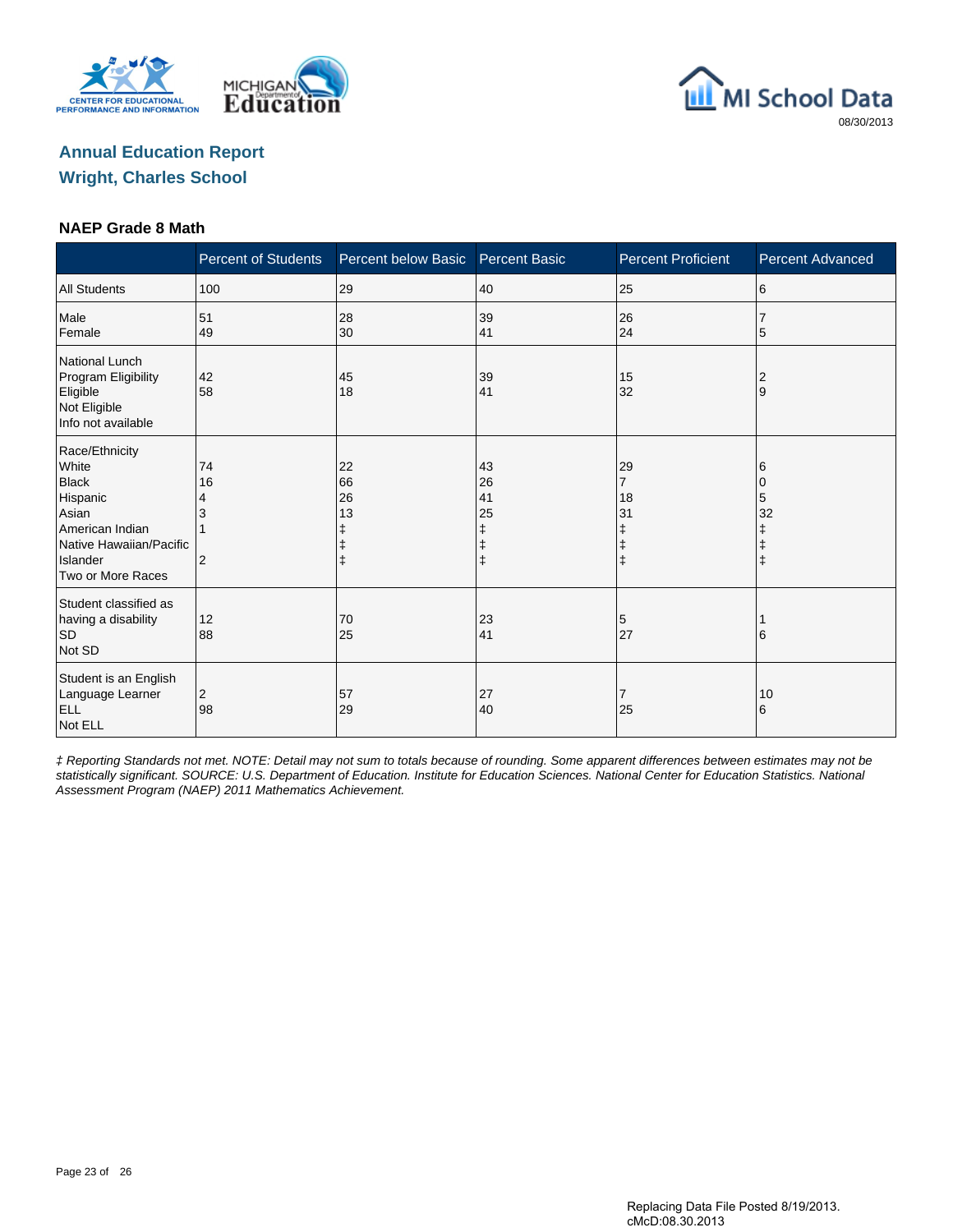





#### **NAEP Grade 4 Reading**

|                                                                                                                                             | <b>Percent of Students</b>                       | Percent below Basic        | <b>Percent Basic</b>                                                                      | <b>Percent Proficient</b>                                 | <b>Percent Advanced</b>          |
|---------------------------------------------------------------------------------------------------------------------------------------------|--------------------------------------------------|----------------------------|-------------------------------------------------------------------------------------------|-----------------------------------------------------------|----------------------------------|
| <b>All Students</b>                                                                                                                         | 100                                              | 34                         | 34                                                                                        | 25                                                        | 6                                |
| Male<br>Female                                                                                                                              | 50<br>50                                         | 38<br>31                   | 33<br>36                                                                                  | 24<br>26                                                  | 6                                |
| <b>National Lunch</b><br>Program Eligibility<br>Eligible<br>Not Eligible<br>Info not available                                              | 45<br>55                                         | 51<br>21                   | 32<br>36                                                                                  | 15<br>33                                                  | 2<br>10                          |
| Race/Ethnicity<br>White<br><b>Black</b><br>Hispanic<br>Asian<br>American Indian<br>Native Hawaiian/Pacific<br>Islander<br>Two or More Races | 70<br>17<br>6<br>3<br>$\Omega$<br>$\overline{2}$ | 26<br>67<br>51<br>19<br>36 | 37<br>24<br>29<br>33<br>$\begin{array}{c} \updownarrow \\ \updownarrow \end{array}$<br>31 | 30<br>$\overline{7}$<br>17<br>33<br>ŧ<br>$\ddagger$<br>19 | 3<br>15<br>Ŧ<br>$\ddagger$<br>14 |
| Student classified as<br>having a disability<br><b>SD</b><br>Not SD                                                                         | 13<br>87                                         | 73<br>30                   | 17<br>36                                                                                  | 8<br>27                                                   | 2                                |
| Student is an English<br>Language Learner<br><b>ELL</b><br>Not ELL                                                                          | 3<br>97                                          | 67<br>33                   | 26<br>35                                                                                  | 7<br>25                                                   | 0                                |

# Rounds to zero

‡ Reporting Standards not met. NOTE: Detail may not sum to totals because of rounding. Some apparent differences between estimates may not be statistically significant. SOURCE: U.S. Department of Education, Institute of Education Sciences, National Center for Education Statistics, National Assessment of Educational Progress (NAEP), 2011 Reading Assessment.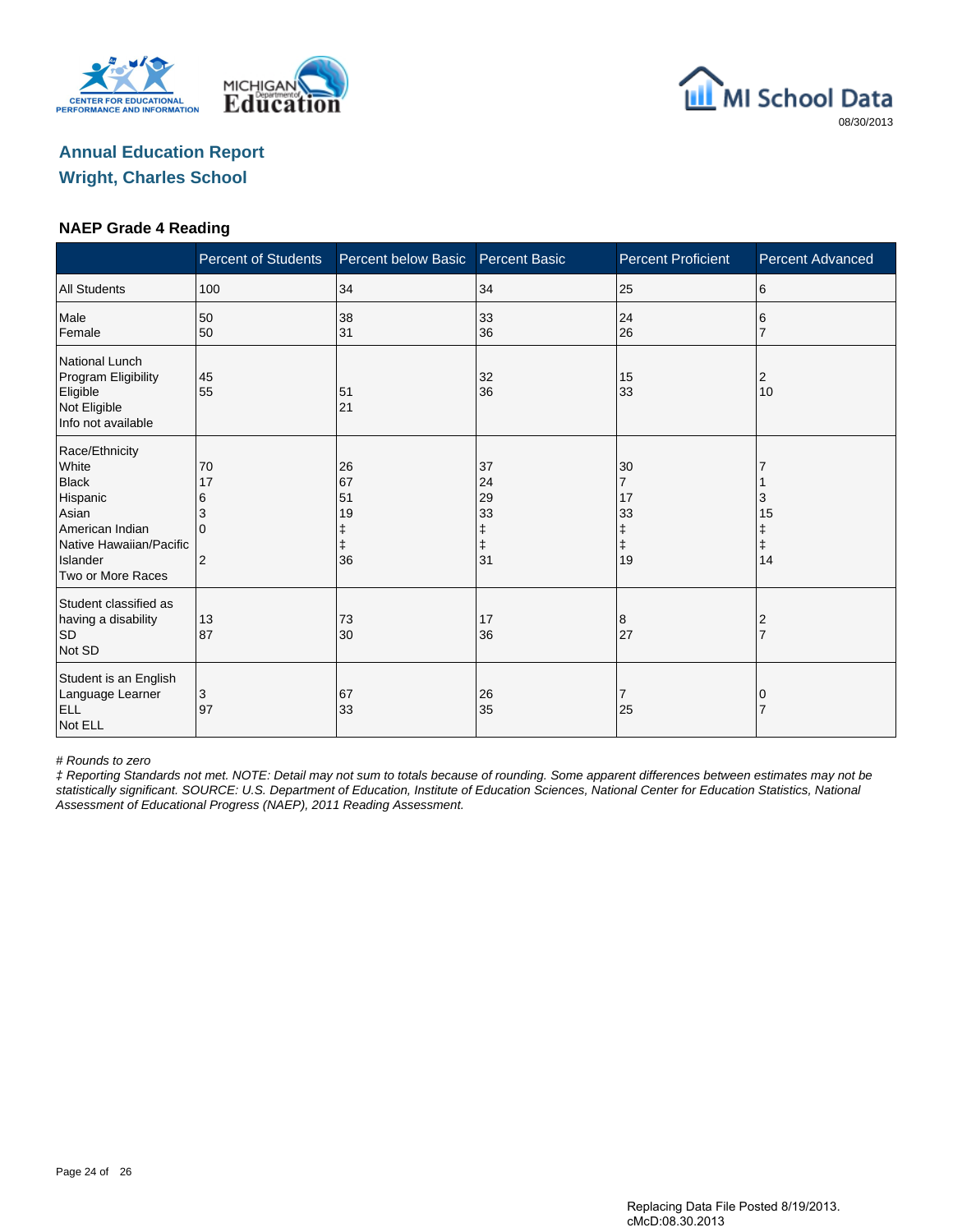





#### **NAEP Grade 8 Reading**

|                                                                                                                                             | <b>Percent of Students</b> | Percent below Basic  | <b>Percent Basic</b>      | <b>Percent Proficient</b>                    | <b>Percent Advanced</b> |
|---------------------------------------------------------------------------------------------------------------------------------------------|----------------------------|----------------------|---------------------------|----------------------------------------------|-------------------------|
| <b>All Students</b>                                                                                                                         | 100                        | 23                   | 45                        | 29                                           | 3                       |
| Male<br>Female                                                                                                                              | 50<br>50                   | 28<br>18             | 47<br>43                  | 24<br>35                                     | 2<br>4                  |
| <b>National Lunch</b><br>Program Eligibility<br>Eligible<br>Not Eligible<br>Info not available                                              | 42<br>58                   | 35<br>14             | 46<br>44                  | 18<br>37                                     | 0<br>4                  |
| Race/Ethnicity<br>White<br><b>Black</b><br>Hispanic<br>Asian<br>American Indian<br>Native Hawaiian/Pacific<br>Islander<br>Two or More Races | 74<br>16<br>4              | 18<br>46<br>25<br>19 | 46<br>43<br>50<br>27<br>ŧ | 33<br>10<br>25<br>39<br>ŧ<br>ŧ<br>$\ddagger$ | 3<br>14<br>$\ddagger$   |
| Student classified as<br>having a disability<br><b>SD</b><br>Not SD                                                                         | 12<br>88                   | 67<br>19             | 27<br>46                  | 6<br>31                                      | $\overline{0}$<br>3     |
| Student is an English<br>Language Learner<br><b>ELL</b><br>Not ELL                                                                          | 2<br>98                    | 52<br>22             | 40<br>45                  | 8<br>30                                      | 0<br>3                  |

# Rounds to zero

‡ Reporting Standards not met. NOTE: Detail may not sum to totals because of rounding. Some apparent differences between estimates may not be statistically significant. SOURCE: U.S. Department of Education, Institute of Education Sciences, National Center for Education Statistics, National Assessment of Educational Progress (NAEP), 2011 Reading Assessment.